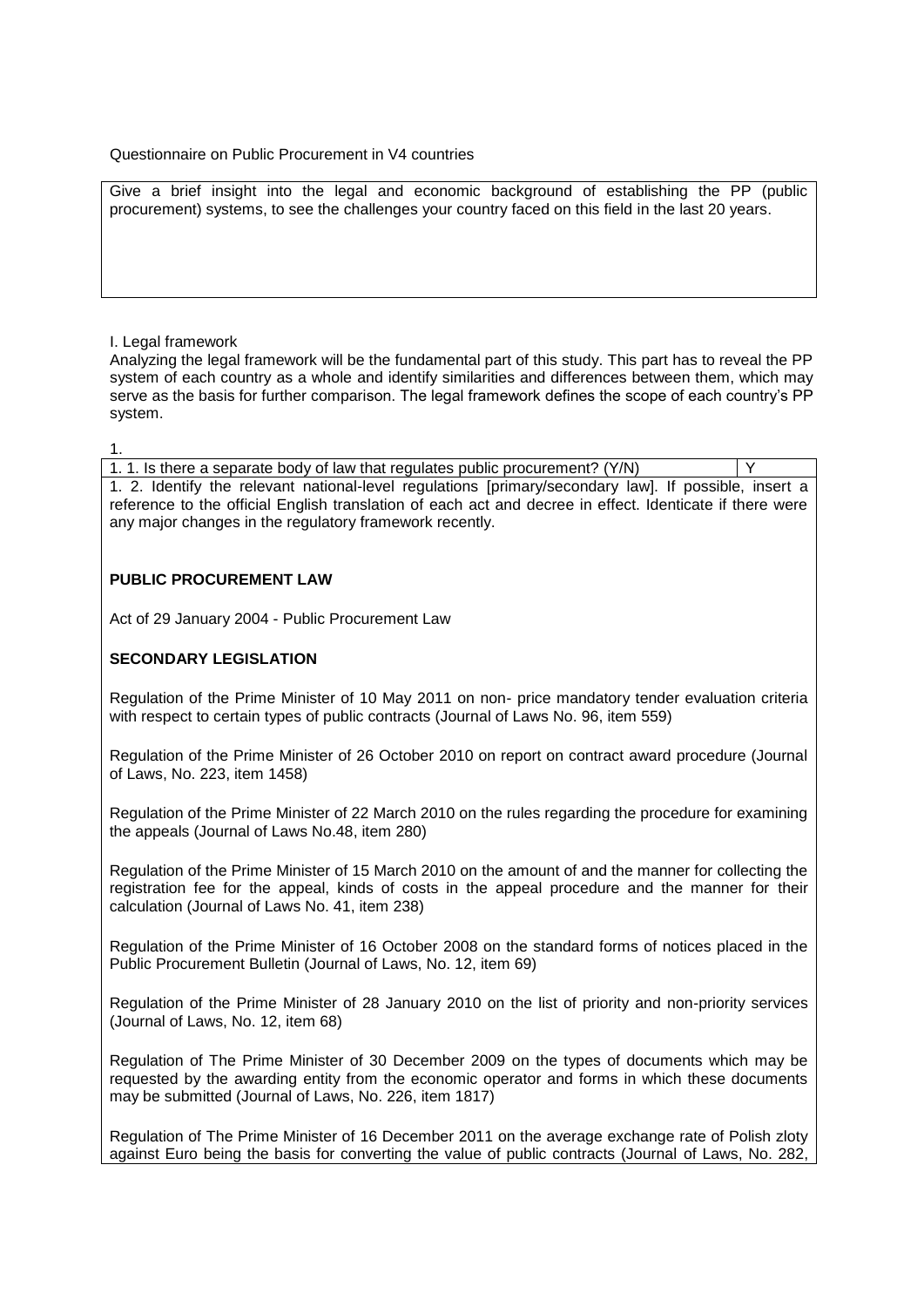[item 1650\)](http://www.uzp.gov.pl/cmsws/page/GetFile1.aspx?attid=1454)

[Regulation of The Prime Minister of 16 December 2011](http://www.uzp.gov.pl/cmsws/page/GetFile1.aspx?attid=1444) on the value threshold of contracts and [design contests which imposes an obligation of dispatching the notices to the Office for Official](http://www.uzp.gov.pl/cmsws/page/GetFile1.aspx?attid=1444)  [Publications of the European Communities \(Journal of Laws, No. 282 item 1649\)](http://www.uzp.gov.pl/cmsws/page/GetFile1.aspx?attid=1444)

[Regulation of the Prime Minister of 10 September 2007 amending the regulation on the scope of](http://www.uzp.gov.pl/cms/%20/cmsws/page/GetFile1.aspx?attid=1437) [information included in annual report on the conducted contract award procedures, its standard form](http://www.uzp.gov.pl/cms/%20/cmsws/page/GetFile1.aspx?attid=1437)  [and the manner of submission \(Journal of Laws No. 175, item 1226\)](http://www.uzp.gov.pl/cms/%20/cmsws/page/GetFile1.aspx?attid=1437)

[Regulation of the Prime Minister of 25 August 2006 on the scope of information included in annual](http://www.uzp.gov.pl/cmsws/page/GetFile1.aspx?attid=1451)  [report on the conducted contract award procedures, its standard form and the manner of submission](http://www.uzp.gov.pl/cmsws/page/GetFile1.aspx?attid=1451)  [\(Journal of Laws No. 155, item 1110\)](http://www.uzp.gov.pl/cmsws/page/GetFile1.aspx?attid=1451)

All abovementioned regulations can be found on [www.uzp.gov.pl](http://www.uzp.gov.pl/) (english version)

# 2.

2. Describe the scope of public procurement. Does it cover sub-national levels of government? Does it include coverage of all government procurement, including security and military procurement? Are there separate procurement rules established for parastatals?

Art. 4 PPL provides that **"**This Act shall apply to public contracts, awarded by:

1) the public finance sector units within the meaning of provisions on public finances [including subnational levels of government]

2) state organisational units not having legal personality, other than those specified in item 1;

3) legal persons, other than those specified in item 1, established for the specific purpose of meeting needs in the general interest, not having industrial or commercial character, if the entities referred to in these provisions and in items 1 and 2, separately or jointly, directly or indirectly through another entity:

a) finance them in more than 50%, or

b) have more than half of shares or stocks, or

c) supervise their managerial board, or

d) have the right to appoint more than half of the members of their supervisory or managerial board;

3a) associations of the entities referred to in items 1 and 2, or entities referred to in item 3;

4) entities other than those specified in items 1-3a, if the contract is awarded for the purposes of exercising one of the activities referred to in Article 132, if such an activity is exercised on the basis of special or exclusive rights, or if the entities referred to in items 1-3a, separately or jointly, directly or indirectly through another entity, have a dominant influence over them, in particular:

a) finance them in more than 50 %, or

b) have more than half of the shares or stocks, or

c) have more than half of the votes resulting from the shares or stocks, or

d) supervise their managerial board, or

e) have the right to appoint more than half of the members of their managerial board;

5) entities other than those specified in items 1 and 2, if all of the following circumstances occur:

a) more than 50% of the value of the contract awarded by them is financed from public funds or by the entities referred to in items 1-3a,

b) the value of a contract is equal to or exceeds the amounts specified in the provisions issued under Article 11 paragraph 8,

c) the contract object is works comprising the activities in the field of overland and maritime engineering, construction of hospitals, sport, recreation and leisure centres, school buildings, facilities used by the universities or buildings used by the public administration or services connected with such works;

6) [deleted];

7) entities with which concession for works contract was concluded under *the* Act of 9 January 2009 on concession for works or services, insofar as they award contracts for the purpose of the execution of that concession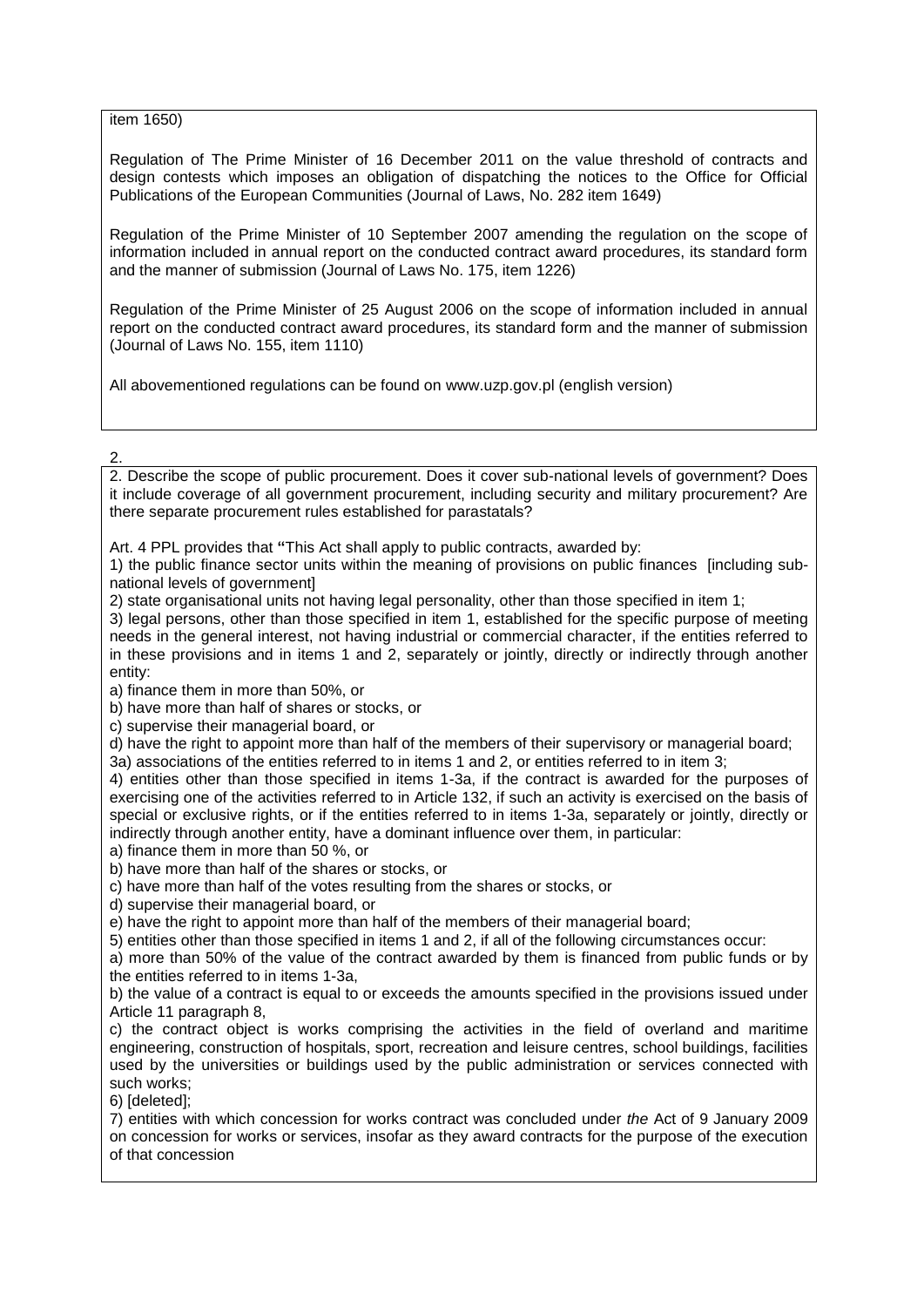In 2011, the draft Act on amendment to the Act - Public Procurement Law was prepared. Its subject matter is to be implementation of the provisions of Directive of the European Parliament and of the Council 2009/81/EC of 13 July 2009 on the coordination of procedures for the award of certain works contracts, supply contracts, and service contracts by contracting authorities or entities in the fields of defence and security, and amending Directives 2004/17/EC and 2004/18/EC (defence directive). The purpose of the implementation also includes rationalisation of public spending on acquisitions in the fields of defence and security, improvement in the transparency in the area of awarding public contracts, ensuring compliance of the awarding entities' actions with the defence directive and TFEU, especially aimed at ensuring compliance of spending EU funds with the EU legislation on public procurement, as well as protection of the Polish defence industry and ensuring its development – utilisation of the opportunities brought by the opening of the EU defence and security market for the Polish enterprises and protect state security.

At present in most cases PPL does not apply to security and military procurement (art. 4.3.f provides that the act shall not aplly to supplies and services being subject to Article 296 of the Treaty establishing the European Community and art. 4.5 provides that PPL shall not apply to contracts containing classified information, if required by the substantial public interest or important state interest.). Contracts are awarded due to decision of Ministry of Defence of 26.07.2006 concerning rules and procedures for the conclusion of contracts relating to weapon or military equipment and decision of Ministry of Defence of 25.10.2004 relating to procurements containing classified information, if required by the substantial public interest or important state interest.

There are no separate rules for parastatals.

# 3.

3. 1. Was / is there any EU infringement case in progress against the government concerning PP? (Y/N) Y

3. 2. Describe the cases briefly and indicate the violated EU regulations. (source: [http://ec.europa.eu/eu\\_law/infringements/infringements\\_en.htm\)](../../../../Documents%20and%20Settings/dt/My%20Documents/Dokumentumok/Downloads/Describe%20the%20cases%20briefly%20and%20indicate%20the%20violated%20EU%20regulations.%20(source:%20http:/ec.europa.eu/eu_law/infringements/infringements_en.htm))

**13.12.2006 -** The Commission has decided to send a reasoned opinion to Poland concerning the the Polish Border Guard's award of a public contract for a radar coastal surveillance system without any form of publication and without following the competitive procedures set out in the relevant EU Directive. The Polish authorities argued that the contract in question was exempted from the application of the Directive since its execution had to be accompanied by special security measures and since the state's essential security interest required such an exemption.

However, the Commission considers that the Polish authorities have not proven that the exemption actually applies. Therefore, as the conditions for the exemption claimed by the Polish authorities were not met, the contract should have been advertised and awarded in conformity with the Directive, and failure to have done so constitutes an infringement of EU public procurement law.

**11.2011** – There is an information about some steps of Commission concerning exclusion criteria in PPL. Probably it is connected with art. 24.1.1a PPL which stipulates that excluded from contract award procedures shall be economic operators with whom the given awarding entity has cancelled or terminated a contract or withdrawn there from due to circumstances for which the responsibility is beared by the economic operator, if the cancelation or termination of a contract or withdrawal there from occurred within 3 years prior to the commencement of contract award procedure, and the value of non-performed procurement amounted at least to 5% of the contract value. Regardless of the above, National Appeal Chamber in October 2011 issued a request to European Court of Justice for preliminary ruling concerning this regulation.

| 4. 1. Please indicate if the following OECD principles are expressed by the national regulations. (Y/N) |  |
|---------------------------------------------------------------------------------------------------------|--|
| 4.1.1. Transparency                                                                                     |  |
| 4.1.2. Good management                                                                                  |  |
| 4.1.3. Prevention of misconduct                                                                         |  |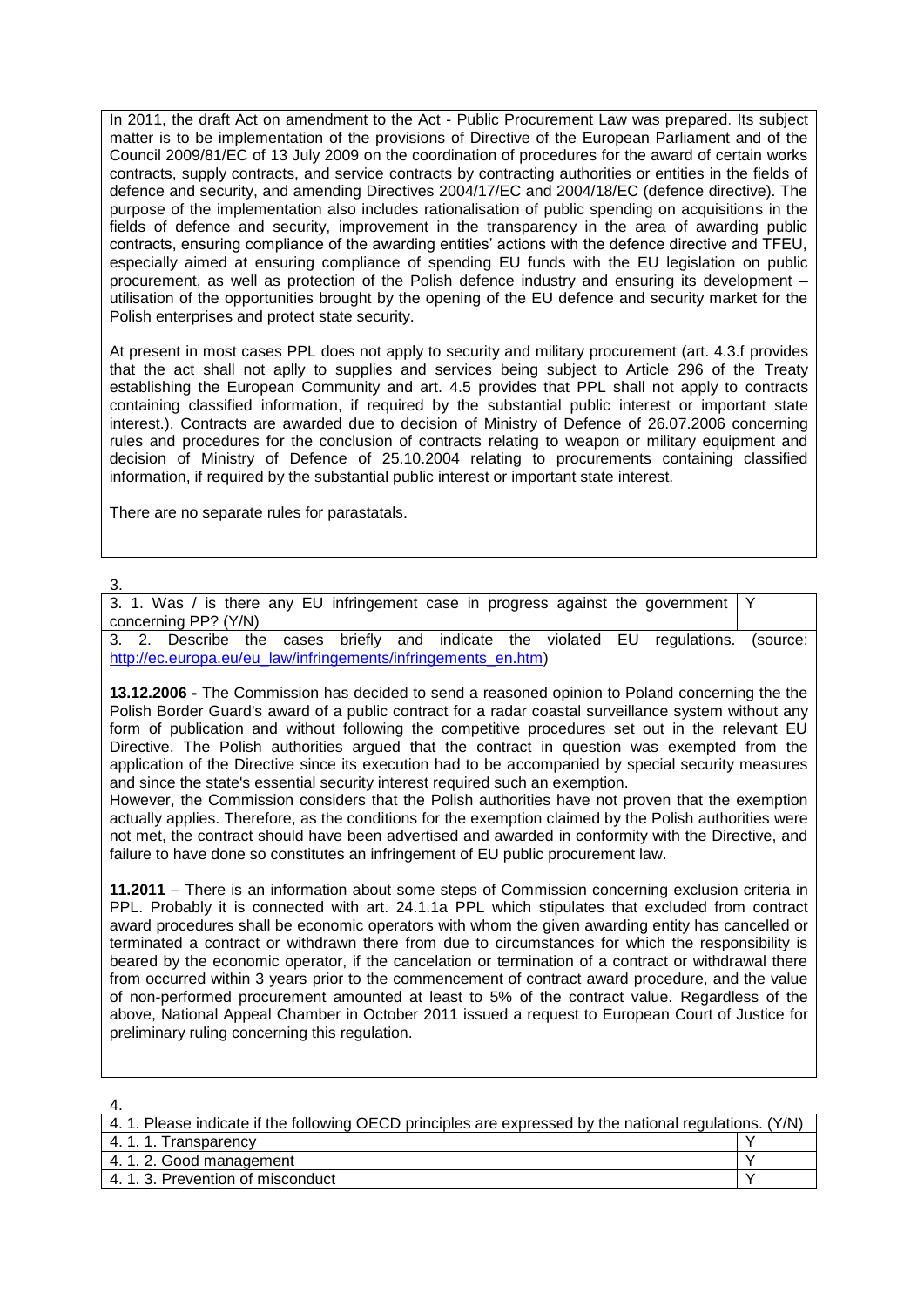| 4.1.4. Accountability and control                                                                  |   |  |
|----------------------------------------------------------------------------------------------------|---|--|
| 4. 2. Are the following key recommendations of the OECD ensured by the relevant regulations? (Y/N) |   |  |
| 4.2.1. Providing an adequate degree of transparency throughout the whole procurement               | Y |  |
| cycle in order to promote fair and equitable treatment for potential suppliers                     |   |  |
| 4. 2. 2. Maximising transparency in competitive tendering and taking precautionary                 | Υ |  |
| measures to enhance integrity, in particular for exceptions to competitive tendering               |   |  |
| 4. 2. 3. Ensuring that public funds are used in public procurement according to purposes           | Y |  |
| intended                                                                                           |   |  |
| 4. 2. 4. Developing a set of professional standards to enhance the knowledge, skills and           | Υ |  |
| integrity of public procurement officials                                                          |   |  |
| 4. 2. 5. Putting mechanisms in place to prevent risks to integrity in public procurement           | Υ |  |
| 4. 2. 6. Encouraging close co-operation between government and the private sector to               | Υ |  |
| maintain high standards of integrity, in particular in contract management                         |   |  |
| 4. 2. 7. Providing specific mechanisms for the monitoring of public procurement and the            | Y |  |
| detection and sanctioning of misconduct in public procurement                                      |   |  |
| 4. 2. 8. Establishing a clear chain of responsibility together with effective control              | Υ |  |
| mechanisms                                                                                         |   |  |
| 4. 2. 9. Handling complaints from potential suppliers in a fair and timely manner                  | Υ |  |
| 4. 2. 10. Empowering civil society organisations, media and the wider public to scrutinise         | Y |  |
| public procurement                                                                                 |   |  |
| 1.3. If you have any remarke an the above listed principles and recommendations places describe    |   |  |

4. 3. If you have any remarks on the above listed principles and recommendations please describe.

Due to "Ensuring that public funds are used in public procurement according to purposes intended" there are quite many problems with procurements under 14.000 euro, because as a rule PPL not apply to contracts not exceeding that amount. Usually awarding entities prepare internal regulations concerning this "small" procurements.

4. 4. Indicate any other guiding principles expressed in the legal regulations.

-

5.

5. 1. Which procurement methods are allowed by the national regulation? (e. g. open, restricted, negotioted, accelerated). List them.

Open tendering, restricted tendering, negotiated procedure with publication, competitive dialoque, negotiated procedure without publication, single – source procurement procedure, request for quotations procedure, electronic bidding procedure

| 5. 2. Are conditions for use of various procurement methods clearly established? (Y/N)            |  |
|---------------------------------------------------------------------------------------------------|--|
| 5.3. Is there an explicit requirement that open competitive bidding is the preferred or $\vert$ Y |  |
| default method? (Y/N)                                                                             |  |
| ______                                                                                            |  |

5. 4. Describe these.

Art 10 PPL stipulates that "The primary procedures for awarding contracts are open tendering and restricted tendering. Awarding entity may award contracts by negotiated procedure with publication, competitive dialoque, negotiated procedure without publication, single – source procurement procedure, request for quotations procedure, electronic bidding procedure only under the circumstances specified in this Act".

5. 5. Specify the relevant thresholds by types (min/max) and relevance (goods, works, services). [Insert extra rows/columns if needed]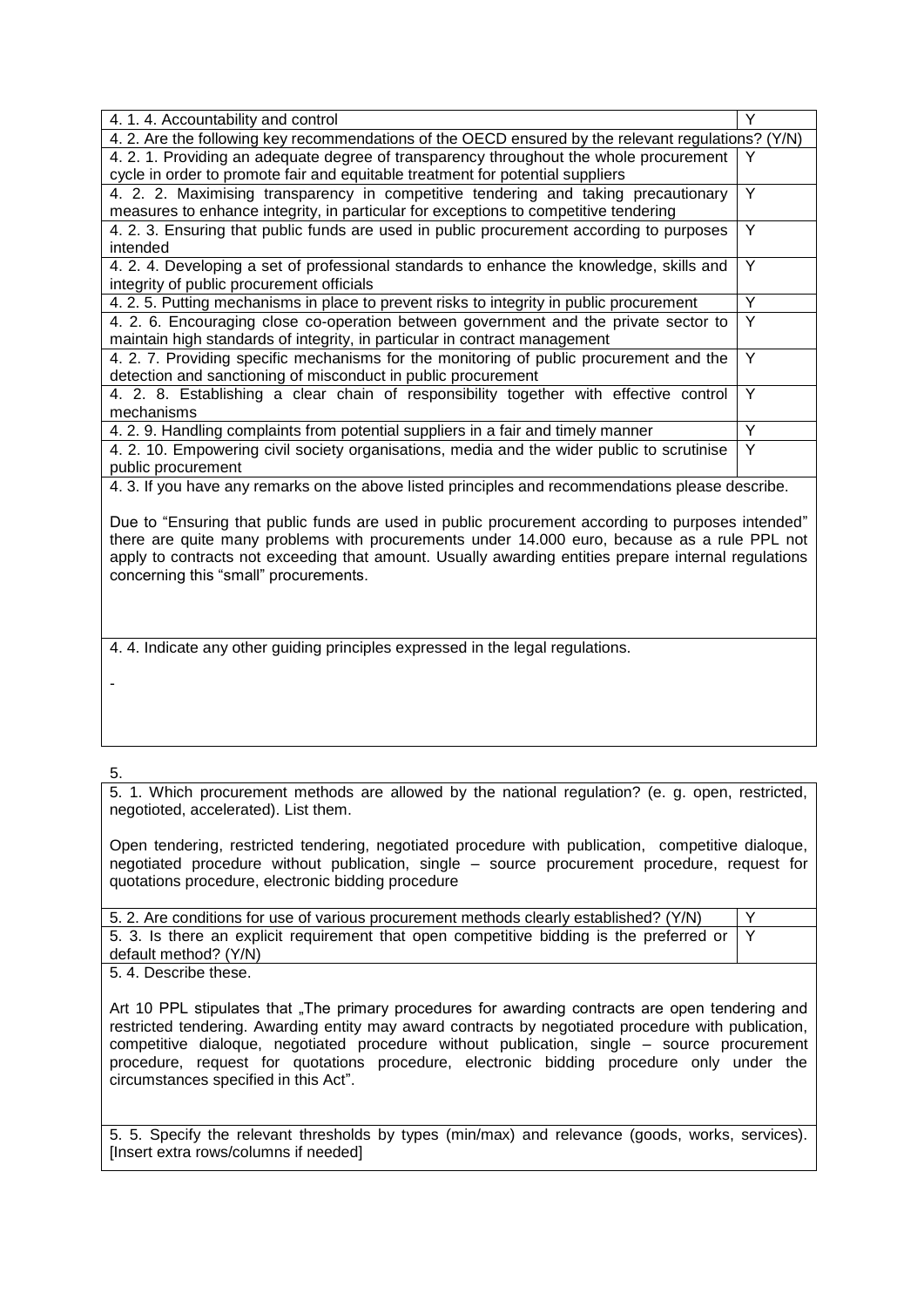| type                                           | goods          |                                                                                                                                                           | works                      |                            | sevices        |                                                                                                                                                     | other:<br>g.<br>$\cdots$ | [specify] (e.<br>construction |
|------------------------------------------------|----------------|-----------------------------------------------------------------------------------------------------------------------------------------------------------|----------------------------|----------------------------|----------------|-----------------------------------------------------------------------------------------------------------------------------------------------------|--------------------------|-------------------------------|
|                                                | min            | max                                                                                                                                                       | min                        | max                        | min            | max                                                                                                                                                 | m<br>in                  | max                           |
| open tendering                                 | 14.000<br>euro | no<br>maximum<br>limit                                                                                                                                    | 14.000<br>euro             | no<br>maxi<br>mum<br>limit | 14.000<br>euro | no maximum<br>limit                                                                                                                                 | $\blacksquare$           | ÷                             |
| resticted<br>tendering                         | 14.000<br>euro | no<br>maximum<br>limit                                                                                                                                    | 14.000<br>euro             | no<br>maxi<br>mum<br>limit | 14.000<br>euro | no maximum<br>limit                                                                                                                                 | $\overline{\phantom{a}}$ | $\overline{a}$                |
| negotiated<br>procedure<br>with<br>publication | 14.000<br>euro | no<br>maximum<br>limit                                                                                                                                    | 14.000<br>euro             | no<br>maxi<br>mum<br>limit | 14.000<br>euro | no maximum<br>limit                                                                                                                                 | $\blacksquare$           | ÷,                            |
| competitive<br>dialoque                        | 14.000<br>euro | no<br>maximum<br>limit                                                                                                                                    | 14.000<br>euro             | no<br>maxi<br>mum<br>limit | 14.000<br>euro | no maximum<br>limit                                                                                                                                 | $\blacksquare$           | ÷,                            |
| negotiated<br>procedure without<br>publication | 14.000<br>euro | no<br>maximum<br>limit                                                                                                                                    | 14.000<br>euro             | no<br>maxi<br>mum<br>limit | 14.000         | no maximum<br>limit                                                                                                                                 | $\overline{\phantom{a}}$ | $\overline{a}$                |
| single - source<br>procurement<br>procedure    | 14.000<br>euro | no<br>maximum<br>limit                                                                                                                                    | 14.000<br>euro             | no<br>maxi<br>mum<br>limit | 14.000         | no maximum<br>limit                                                                                                                                 | $\overline{\phantom{a}}$ | $\overline{a}$                |
| for<br>request<br>quotations<br>procedure      | 14.000<br>euro | 130.000<br>euro<br>(public<br>finance<br>sector),<br>200.000<br>euro (non<br>public<br>finance<br>sector),<br>400.000<br>euro<br>(utilities<br>contracts) | no<br>maxim<br>um<br>limit | no<br>maxi<br>mum<br>limit | 14.000<br>euro | 130.000 euro<br>(public<br>finance<br>sector),<br>200.000 euro<br>(non public<br>finance<br>sector),<br>400.000 euro<br>(utilities<br>contracts)    | $\blacksquare$           | ٠                             |
| electronic bidding<br>procedure                | 14.000<br>euro | 130.000<br>euro<br>(public<br>finance<br>sector),<br>200.000<br>euro (non<br>public<br>finance<br>sector),<br>400.000<br>euro<br>(utilities               | 14.000<br>euro             | 5 mln<br>euro              | 14.000<br>euro | 130.000 euro<br>(public<br>finance<br>sector),<br>200.000 euro<br>(non<br>public<br>finance<br>sector),<br>400.000 euro<br>(utilities<br>contracts) |                          | ÷,                            |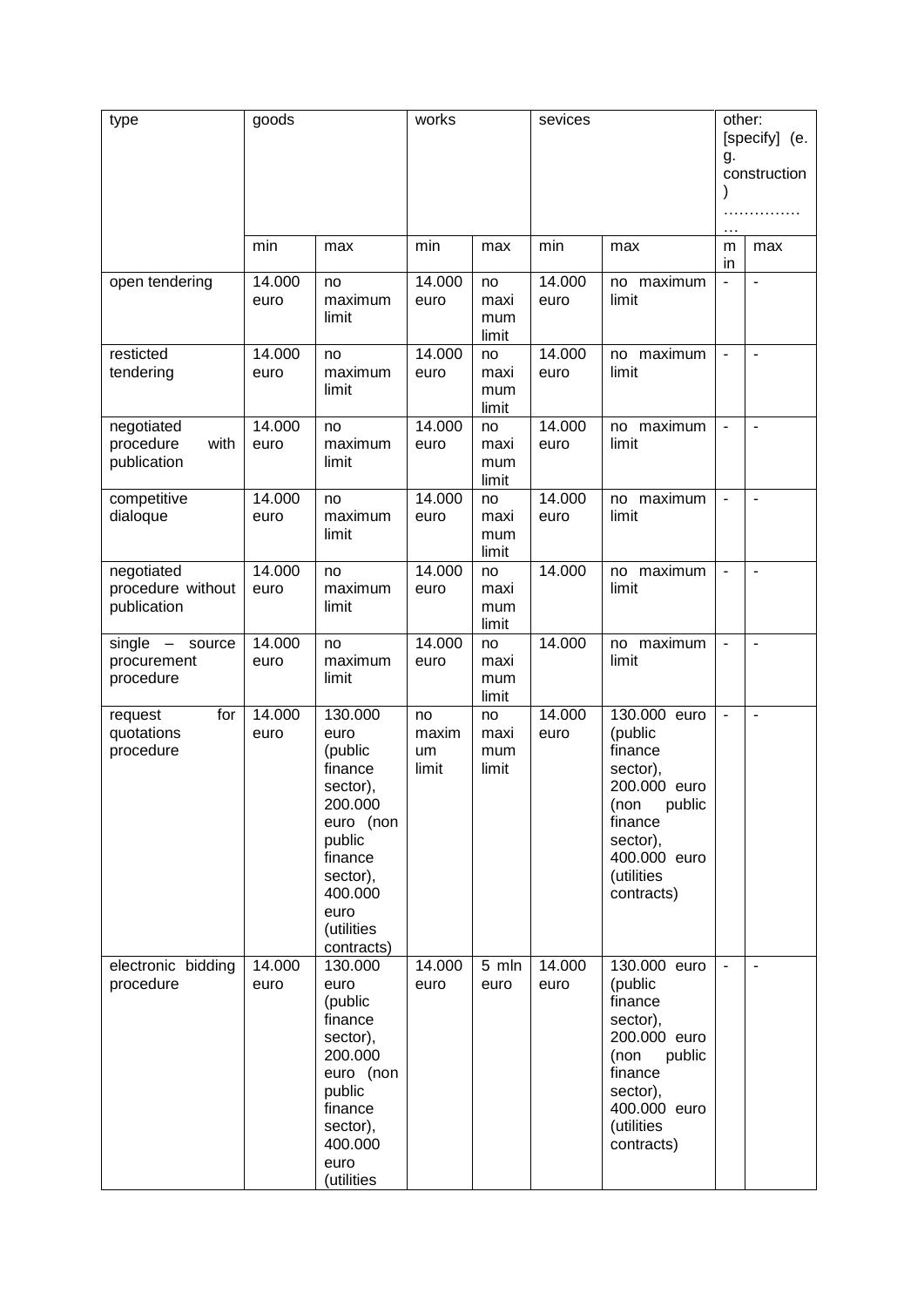| contracts) |  |  |  |
|------------|--|--|--|
|            |  |  |  |
|            |  |  |  |

6.

6. Do legal provisions stipulate the use of new and innovative techniques in PP process (automatic or e-procurement)?

Specification of essential terms of the contract shall be provided by the awarding entity on its own website (art. 37 PPL)

Awarding entity or the economic operators may provide statements, requests, notifications by fax or electronic means (way of communication is selected by awarding entity) (art. 27 PPL)

Tender may be submitted in electronic form with a secure electronic signature verifiable using a valid qualified certificate (art. 82 PPL)

Electronic bidding procedure (art. 74 PPL) means contract award procedures in which using a form available on the website allowing to enter the necessary data on line, economic operators shall submit succesive more advantageous tenders (bid increments), subject to automatic classification

The informatisation of the public procurement system is a significant process within the entire contract award procedure. It is supported by the solutions provided for in the Act – Public Procurement Law that enable to use electronic means to conduct procedures. Free IT tools issued and maintained by PPO streamline and accelerate the procedures. PPO provides access to a Central Portal – information service via the Internet.

PPO maintained two separate communication platforms: information platform – a website and the Central Portal – providing access to an on-line forum and the Public Procurement Bulletin.

Another tool available on the Portal includes the electronic classification of CPV, CPC, priority and non-priority services. The Public Procurement Office provides a tool that facilitates search of the necessary information and enables a faster classification of supplies, services and construction works.

PPO also maintains an Electronic Submission Office (EUP) and an Electronic Inbox (ESP) – "A publicly available electronic communication means used to provide information in electronic form to a public entity using a publicly available telecommunication and IT network". Through the Electronic Inbox, the following matters may be submitted to the Office, including the President of National Appeal Chamber, on electronic forms bearing a secure certified electronic signature:

• correspondence concerning appeal cases;

• appeal;

• accession to an appeal procedure;

• application for login and password to place notices in PPB.

7.

7. 1. Describe the system of administrative or judicial review/appeal. Is it fair and adequate?

An appeal to National Appeal Chamber is admissible against actions incompliant wit the Act, performed by the awarding entity in the course of contract award procedure or against failure to act which the awarding entity is bound to perform under this Act (art. 180 PPL). The composition of the National Appeal Chamber consists of no more than 100 members appointed and dismissed by the Prime Minister from among persons satisfying special requirements, who obtained the best results in qualifying procedure.

If the value of the contract is less than EU thresholds, appeals can only be lodged against the following actions:

choice of negotiation without notification, direct contract agreement or price quotation;

description of the way in which compliance with the conditions for participating in procedure will be evaluated;

exclusion of the appellant from procurement proceedings;

rejection of the appellant's bid.

In many cases concerning procedures not exceeding EU thresholds, economic operators have no tools to fight against awarding entities. Before 2009 economic operators were entitled to lodge a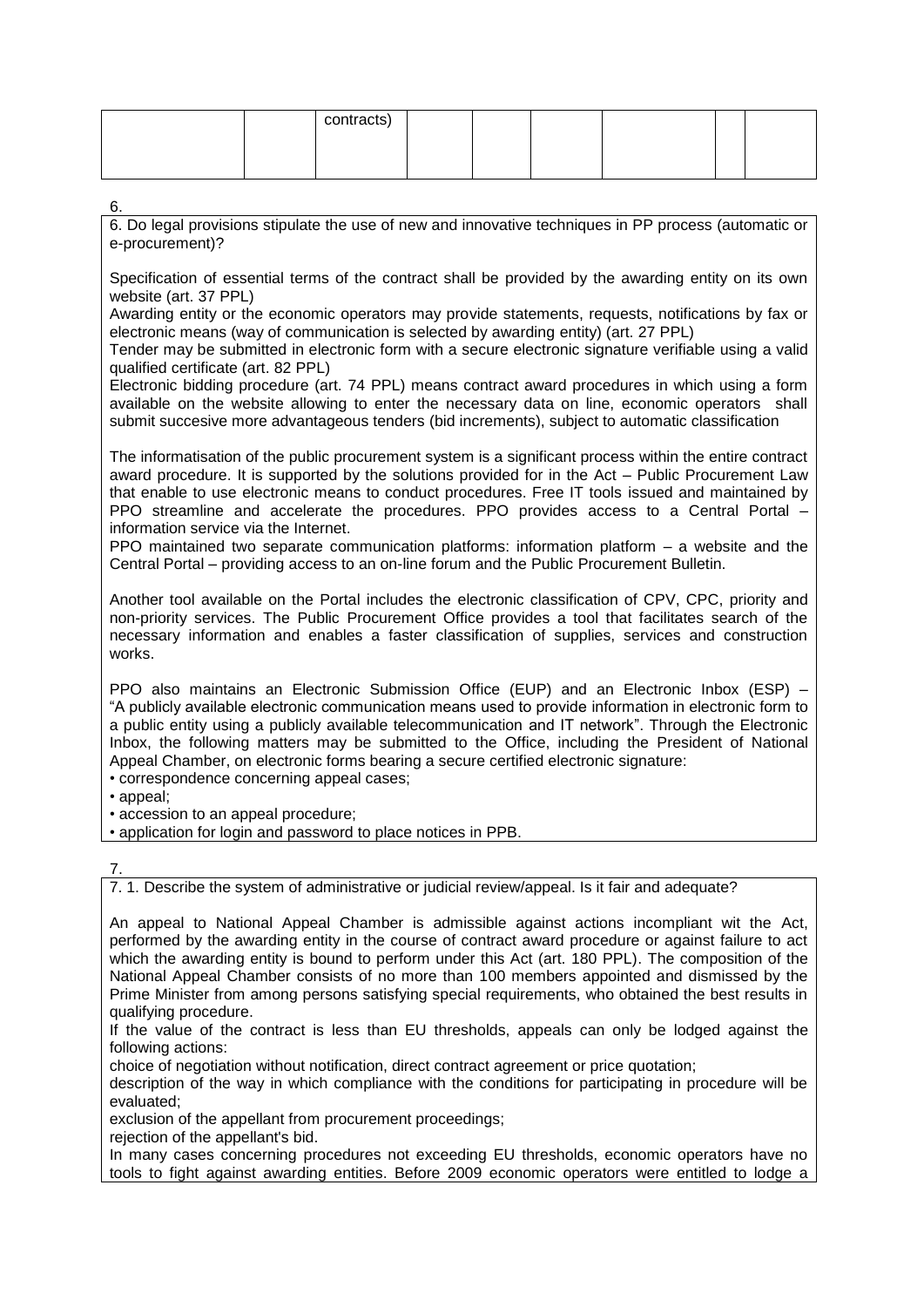protest (special appeal institution which was resolve by awarding entities), but finally this institution was eliminated from PPL and replaced by procedure of "Informing the awarding entity". Art. 181 PPL provides that "The economic operator or the participant of design contest may, within the time limit for lodging an appeal, inform the awarding entity of the action taken by the awarding entity incompliant with the Act or against failure to act which the awarding entity is bound to perform under this Act against the provisions of the Act or failure to act which the awarding entity was obligated to take under the Act, both subject of appeal under Article 180 paragraph". The problem is that awarding entity is not obliged to even response for this information.

The other problem is incoherent jurisdiction issued by National Appel Chamber and the fact that most cases are resolved by one judge.

The parties and participants of the appeal procedure may complain to the court against the Chamber's ruling. The complain should be lodged with the district court competent for the seat or place of residence of the awarding entity.

Many particapants of public procurement market and specialists claim that the appel and complain fees are to high and because of this economic operators can not afford to start appropriate actions against awarding entities.

7. 2. Specify the legal sanctions (penalties etc.) of violating legal regulations regarding public procurements.

Art. 200 PPL provides that The awarding entity is subjected to a financial penalty when awards a contract:

a) infringing the provisions of this Act which refer to prerequisites for the application of types of contract award procedures: negotiated procedure without publication, single-source procurement or request-for-quotations,

b) without the required notice:

c) without applying this Act;

4) modifies the concluded contract infringing upon the provisions of this Act

Awarding entities shall also be subject to a penalty in the following cases:

1) where the requirements to participate in a contract award procedure as defined by the awarding entity distort fair competition,

2) where the awarding entity describes the object of contract in a way that restricts fair competition,

3) where the awarding entity conducts a contract award procedure in breach of the rule of openness,

4) where the awarding entity fails to comply with the respective time limits fixed for in this Act,

5) where the awarding entity excludes an economic operator from the contract award procedure in breach of the provisions of the Act governing the preconditions for such exclusion,

6) where the awarding entity rejects a tender in breach of the provisions of the Act governing the preconditions for such rejection,

7) where the awarding entity selects the best tender in breach of the provisions ofthis Act

- if such a breach has an impact on the outcome of the contract award procedure

The amount of the financial penalty, is determined depending on the contract value. Where the contract value:

1) is less than the amounts specified in the provisions issued under Article 11 paragraph 8 (EU thresholds) - the financial penalty shall be PLN 3 000;

2) is equal to or exceeds the amounts specified in the provisions issued under Article 11 paragraph 8 (EU thresholds), but is less than EUR 10 000 000 for services and supplies and EUR 20 000 000 for works - the financial penalty shall be PLN 30000;

3) is equal to or exceeds the expressed in PLN equivalent of EUR 10 000 000 for services and supplies and EUR 20 000 000 for works - the financial penalty shall be PLN 150 000.

The head of the awarding entity is the person responsible for the preparation and conduct of the contract award procedure (art. 18 PPL). He may be subject to criminal liability. Also economic operators may be subjected to criminal liability (fraud, corruption, forge).

The other thing is that many awarding entities use money from EU programs. If disbursement of this funds will be made with infringements of national rules or EU rules, special financial penalty is imposed on awarding entity. There are many cases concerning this situations now in Poland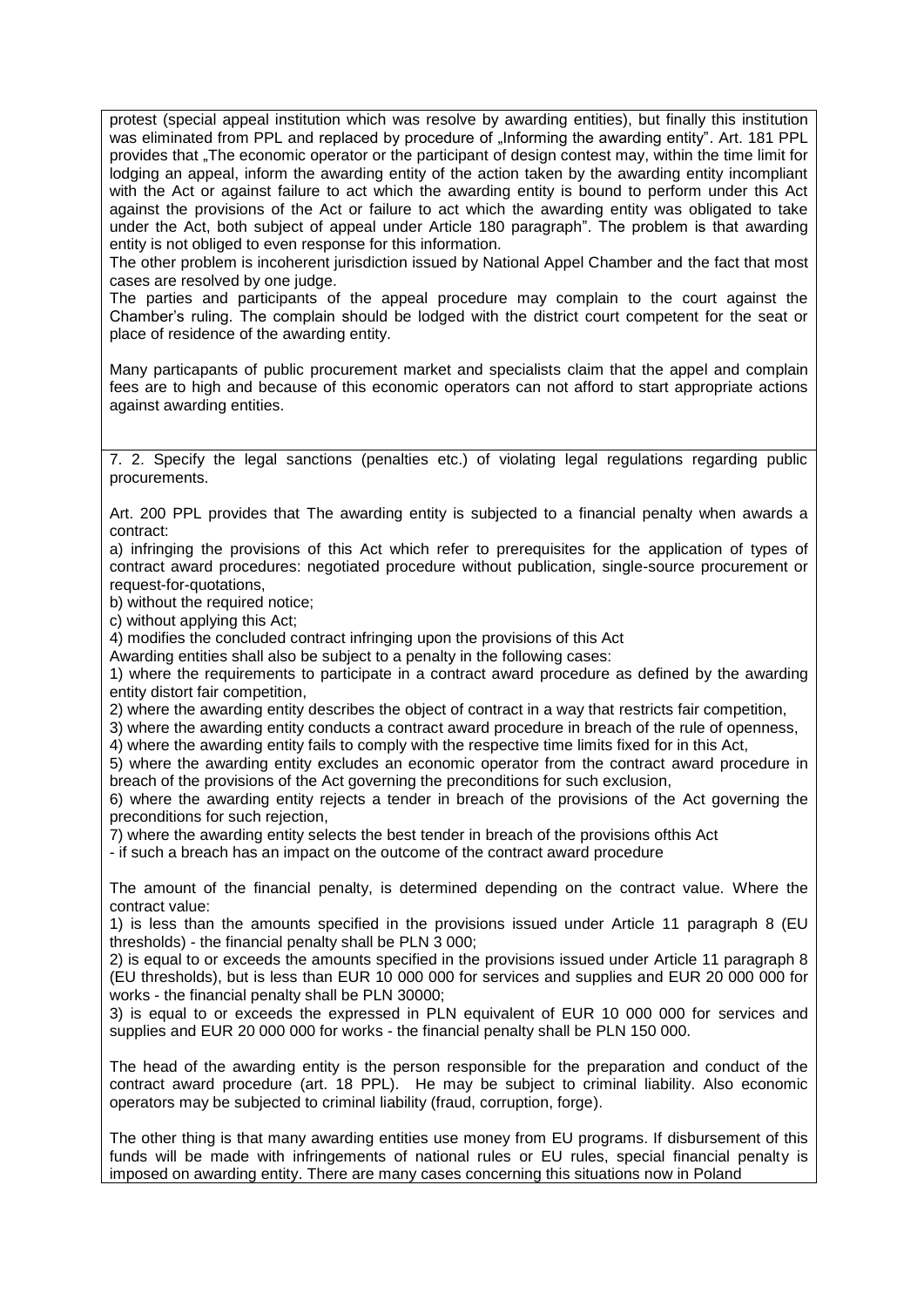| ٠<br>۰,<br>I<br>۰, |  |
|--------------------|--|

| ο.<br>8. 1. Are there minimum time limits for the receipt of tenders required for public   | Y                                                                                                                                                                                                                                                                                                                                                                                                                                                                                                      |
|--------------------------------------------------------------------------------------------|--------------------------------------------------------------------------------------------------------------------------------------------------------------------------------------------------------------------------------------------------------------------------------------------------------------------------------------------------------------------------------------------------------------------------------------------------------------------------------------------------------|
| procurements below EU-threshold? (Y/N)                                                     |                                                                                                                                                                                                                                                                                                                                                                                                                                                                                                        |
| 8. 2. If so, specify by types and conditions of procurement. [Insert extra rows if needed] |                                                                                                                                                                                                                                                                                                                                                                                                                                                                                                        |
| Open tendering                                                                             | Not less than 7 days (supplies and<br>services) and not less than 14<br>days (works) from the day, on<br>which the contract notice is placed<br>in the Public Procurement Bulletin                                                                                                                                                                                                                                                                                                                     |
| Restricted tendering                                                                       | Not less than 7 days (supplies and<br>services) and not less than 14<br>days (works) from the date of<br>dispatch of the invitation to tender                                                                                                                                                                                                                                                                                                                                                          |
| negotiated procedure with publication                                                      | Not less than 10 days from the<br>date of invitation to submit initial<br>tenders                                                                                                                                                                                                                                                                                                                                                                                                                      |
| competitive dialoque                                                                       | Not less than 10 days from the<br>date of invitation to submit initial<br>tenders                                                                                                                                                                                                                                                                                                                                                                                                                      |
| negotiated procedure without publication                                                   | The awarding entity shall fix a time<br>limit for submission of tenders<br>taking account<br>of the time necessary to prepare<br>and submit a tender.                                                                                                                                                                                                                                                                                                                                                  |
| single – source procurement procedure                                                      |                                                                                                                                                                                                                                                                                                                                                                                                                                                                                                        |
| request for quotations procedure                                                           | The awarding entity shall fix a time<br>limit for submission of tenders<br>taking account<br>of the time necessary to prepare<br>and submit a tender.                                                                                                                                                                                                                                                                                                                                                  |
| electronic bidding procedure                                                               | During each stage<br>of<br>the<br>electronic bidding the awarding<br>entity shall dispatch, on a<br>current basis, to all economic<br>operators information about the<br>position of their tenders, the<br>number of economic operators<br>participating in each stage of the<br>bidding,<br><b>as</b><br>well<br><b>as</b><br>their<br>quotations, however, information<br>allowing identification of economic<br>operators shall not be<br>disclosed until the closing of the<br>electronic bidding. |

9.

9. Is there a legal or regulatory requirement for public disclosure of procurements /related legal texts and statistical data? (Y/N) Y

10.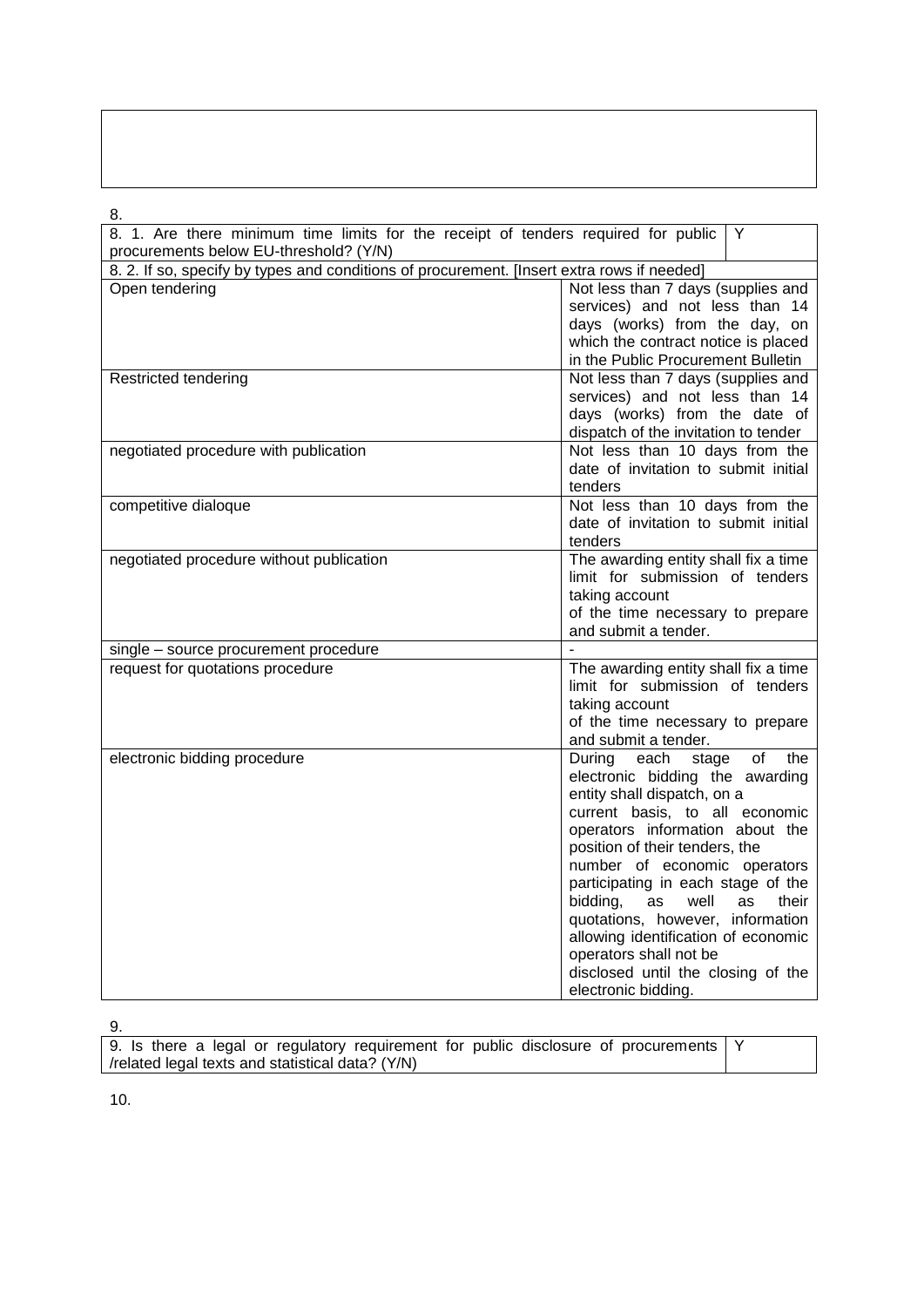10. Are there provisions regarding preferences for particular categories of suppliers (sp. preferential treatment of local bidders) and/or categories of goods, works and services (cf. private sector provision/operation of power, water or other infrastructure facilities)? If so, specify.

Provisions concerning preferences for local economic operators are forbidden, because of infringement of the rule of fair competition and equal treatment of economic operators.

Art. 5 PPL provides that . To contract award procedures where the object involves services of nonpriority nature, the provisions of PPL the time limits for submission of requests to participate in a procedure or time limits for submission of tenders, obligation to demand deposit, obligation to demand documents certifying the fulfilment of conditions for participation in the procedure, prohibition to determine contract award criteria on the basis of the economic operator's characteristics as well as preconditions for the selection of negotiated procedure with publication, competitive dialogue and electronic bidding shall not apply".

[Regulation of the Prime Minister of 28 January 2010 on the list of priority and non-priority services](http://www.uzp.gov.pl/cmsws/page/GetFile1.aspx?attid=1460) lists non-priority services: hotel and restaurant services, rail transport services, water transport services, supporting and auxiliary transport services, legal services, personnel placement and supply services, investigation and security, except armoured car services, education and vocational education services, health and social services, recreational, cultuaral and sporting services

### 11.

11. 1. Are there any explicit anti-corruption / transparency rules - as part of the framework regulation? If so, specify the essential features.

Art. 7 PPL provides that awarding entities shall prepare and conduct contract award procedures in a manner ensuring fair competition and equal treatment of economic operators. Art. 29.2. PPL provides that the object of the contract shall not be described in a manner which could restrict fair competition and 29.3 PPL provides that the object of the contract shall not be described by reference to trade marks, patents or origin unless this is justified by the nature of the object of the contract or where the awarding entity cannot otherwise describe the object of the contract with sufficient precision, provided that such references are accompanied by the words "or equivalent"**.**

The rule of fair competition and equal treatment of economic operators is the most important rule in PP, but is also the rule which is violated in most cases. The infringements are often connected with conditions for participation in the procedure which are exaggerated. In many situations object of the contarct is described in that way that only one is proper. It is also very important that contracts shall be awarded only to economic operators chosen in accordance with the provisions of PPL (art. 7.3. PPL). It means that awarding entity is obliged to choose the best tender, meaning either the tender providing the most advantageous balance of price and other criteria relating to the object of the contract or the tender with the lowest price

Art. 8 PPL stipulates that contract award procedures shall be public. This rule ensures access to all information concerning procurement procedures and, in consequence its transparency. Very important is the fact that access is open even for entities which did not take part in contract award procedure - everyone interested is entitle to get an appriopriate information.

Art. 17 PPL provides that Persons performing actions in connection with the conduct of award procedures shall be subject to exclusion, if:

1) they are competing for a contract;

2) remain in matrimony, consanguinity or affinity in direct line or consanguinity or affinity in indirect line up to the second degree, or is related due to adoption, legal custody or guardianship with economic operator, his legal deputy or members of managing or supervisory bodies of economic operators competing for a contract;

3) during the three years prior to the date of the start of the contract award procedure they remained in a relationship of employment or service with the economic operator or were members of managing or supervisory bodies of economic operators competing for a contract;

4) remain in such legal or actual relationship with the economic operator, which may raise justified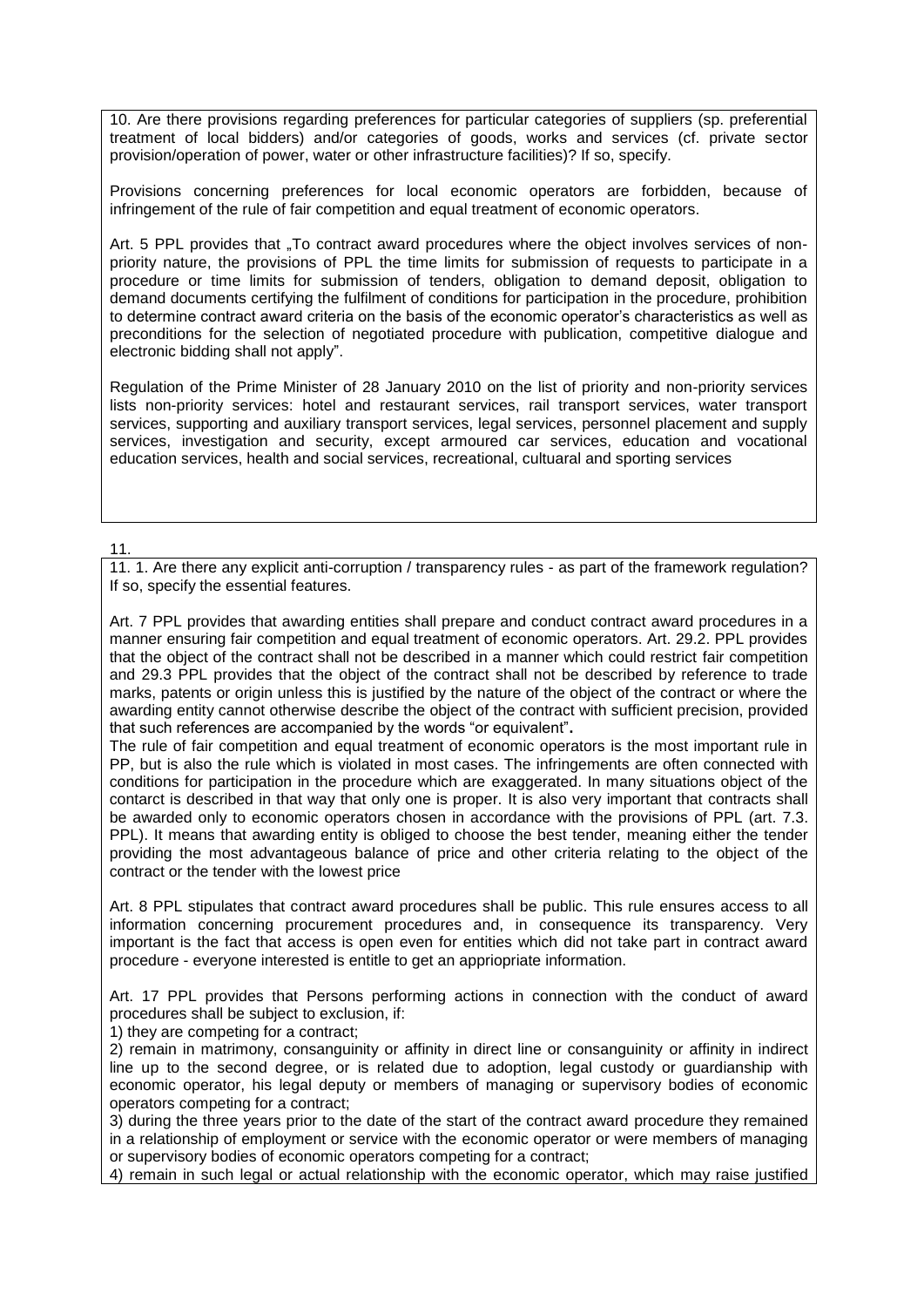doubts as to their impartiality;

5) have been legally sentenced for an offence committed in connection with contract award procedures, bribery, offence against economic turnover or any other offence committed with the aim of gaining financial profit.

Persons performing actions in connection with a contract award procedure shall provide a written statement, under the pain of penal liability for making false statements, about the absence or existence of the circumstances referred to in paragraph 1. Actions in connection with the contract award procedure undertaken by a person subject to exclusion after they became aware of the circumstances referred to in paragraph 1 shall be repeated, except for the opening of tenders and other factual actions having no influence on the outcome of the procedure.

Art. 32.2. provides that the awarding entity may not split up a contract into lots or understate its value with the intention of avoiding the application of PPL. This rule is also violated very often by awarding entities. The aim of this regulation is to prevent awarding entities from splitting up some contracts to avoid to apply PPL or some of its regulations.

Of course there are also criminal provisions concerning public procurement – bribery (art. 228 and 229 of penal code), forgery (art. 271 of penal code), fraud to obtain a contract (art. 297 of penal code), obstruction of public procurement procedure (art 305 of penal code)

11. 2. Is there a conflict of interest policy in effect? If so, describe the essential features.

See 11.1. concerning persons performing actions in connection with the conduct of award procedures

Sources: regulations, laws, other studies, reports

II. Institutional framework

The institutional framework introduces the public entities taking part in PP procedures, and the managerial framework.

1.

1. 1. Name the institutions/authorities in charge of PP in your country. Describe their duties and responsibilities. Quote the legal sources of the infrastructional framework.

Art. 152 PPL provides that The Public Procurement Office President is a central government body competent for matters concerning public contracts. The PPO President shall be subordinate to the Prime Minister. The PPO President shall be assisted in his work by the PPO. The organisation of the PPO shall be defined by a statute issued by the Prime Minister by an order

The PPO President:

1) prepares drafts of normative acts on public contracts;

2) takes decisions on individual issues stipulated in this Act;

3) issues by electronic means the Public Procurement Bulletin, where all the notices provided for in this Act are placed;

4) [deleted];

5) keeps and publishes on the PPO website a list of organisations authorised to submit legal protection measures;

5a) runs, publishes and updates on the PPO website list of economic operators that caused damage by failing to perform a contract or by performing a contract incorrectly, if the damage was stated by the legally valid decision of the court, and deletes economic operators from the list;

6) ensures the functioning of the system of legal protection measures;

7) prepares training programmes, organises and encourages training in the field of public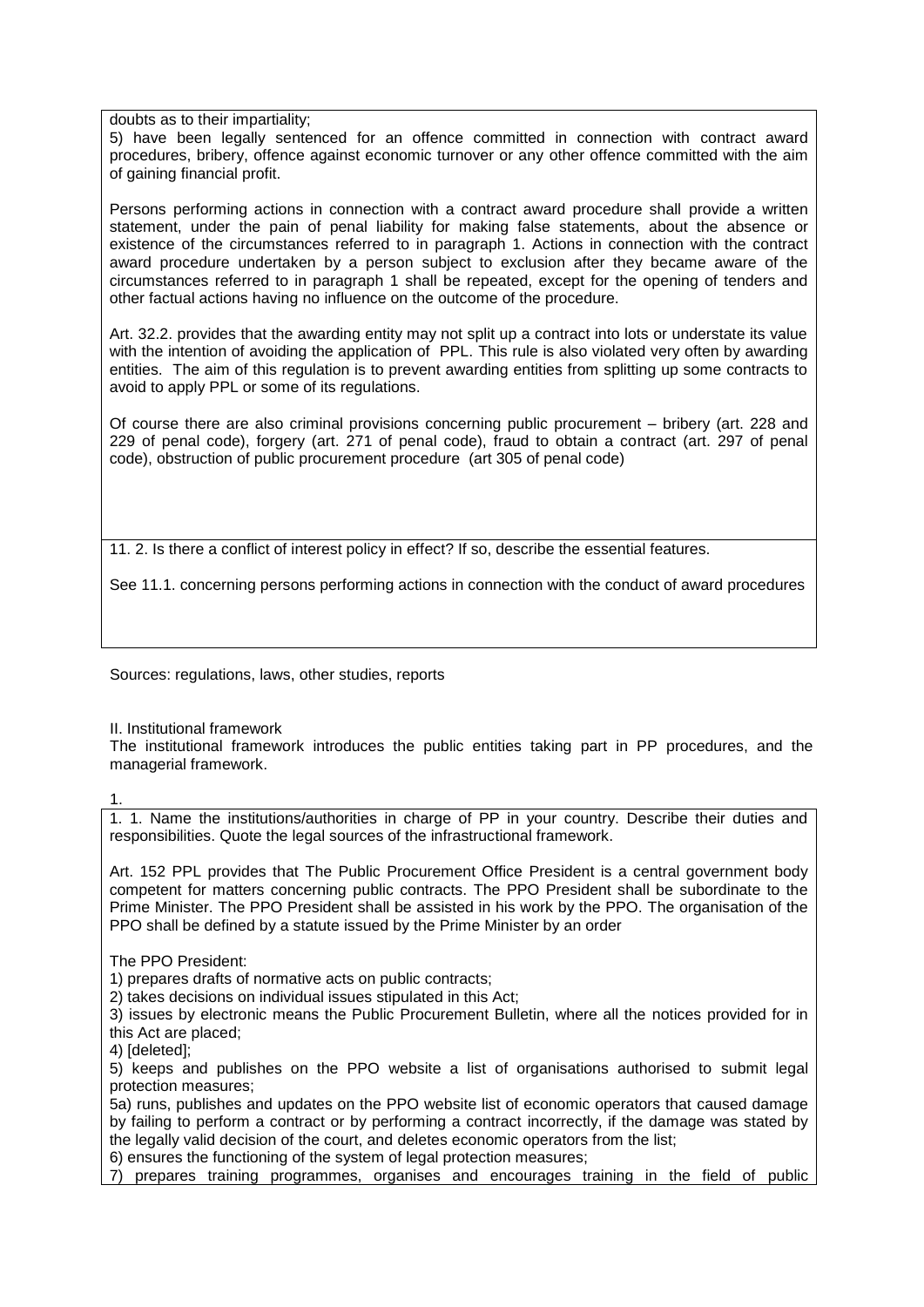procurement;

8) prepares and disseminates standard criteria for assessment of the substance of the training;

9) [deleted]

10) disseminates standard forms of public procurement contracts, rules of procedures and other documents used in awarding public contracts;

11) watches over observance of the public procurement system rules and in particular carries out controls of the contract award process within the scope stipulated in this Act;

12) disseminates the principles of professional ethics of persons performing tasks within the public procurement system;

13) aspires to provide uniform application of the procurement provisions, considering the judicature of courts and the Constitutional Court, in particular dissemination of decisions of the National Appeal Chamber, courts and Constitutional Court which refer to public procurement;

14) maintains international co-operation on issues relating to public contracts;

15) analyses the functioning of the system of public contracts;

16) prepares and submits to the (Polish) Council of Ministers and to the European Commission annual reports on the functioning of the system of public contracts;

17) presents to the Prime Minister an annual information on the functioning of the National Appeal Chamber, which considers the problems resulting from the adjudication;

18) proposes candidates for the post of Chairman and Vice-chairman of the National Appeal Chamber;

19) puts forward a motion to appoint the disciplinary agent of the National Appeal Chamber;

20) carries out activities which refer to E-procurement;

21) delivers to the European Commission, every year by the 31st March, the decisions passed by the National Appeal Chamber in the previous year with regard to appeals concerning contract award procedures, where the contract was not annulled due to important public interest, referred to in Article 192, together with the justification.

| 1.2. Is the procurement system in your Country centralized or decentralized? (C/D) |  |
|------------------------------------------------------------------------------------|--|
| 1. 3. Is there a central tender board or authority? (Y/N)                          |  |

### 2.

2. 1. Is there an entity with oversight responsibilities for procurement functions throughout public administration (e.g., with primary regulatory powers, responsible for harmonization of rules and monitoring of compliance)? If so, identify and describe responsibilities and structure.

The PPO President disseminates the principles of professional ethics of persons performing tasks within the public procurement system

| 2. 2. Are procurement decisions overridden by higher governmental agencies? (Y/N)                                   | N |
|---------------------------------------------------------------------------------------------------------------------|---|
| 2. 3. If so, by whom?                                                                                               |   |
|                                                                                                                     |   |
|                                                                                                                     |   |
| 2.4. Are the authorities relating to procurement clearly delegated to the entities carrying   Y<br>out the process? |   |
| 2.5. Are the applicable procedures clearly defined?                                                                 |   |

3.

3. 1. Are there any integrity and transparency guidelines or code of ethics for employees working with PP? (Y/N) Y

3. 2. What guidelines ensure integrity and transparency in PP?

PPO is issuing the Public Procurement Office Information Bulletin, which, is issued cyclically – once a month – in the electronic form at the website of PPO. It includes materials concerning the functioning of public procurement system in Poland and the activity of the Public Procurement Office, including information on public procurement provisions, drafts of legal documents, interpretation of provisions, rulings, judgments, and analytical studies prepared by PPO. The PPO Information Bulletin has a significant information and educational function and enjoys high interest both from, awarding entities and economic operators.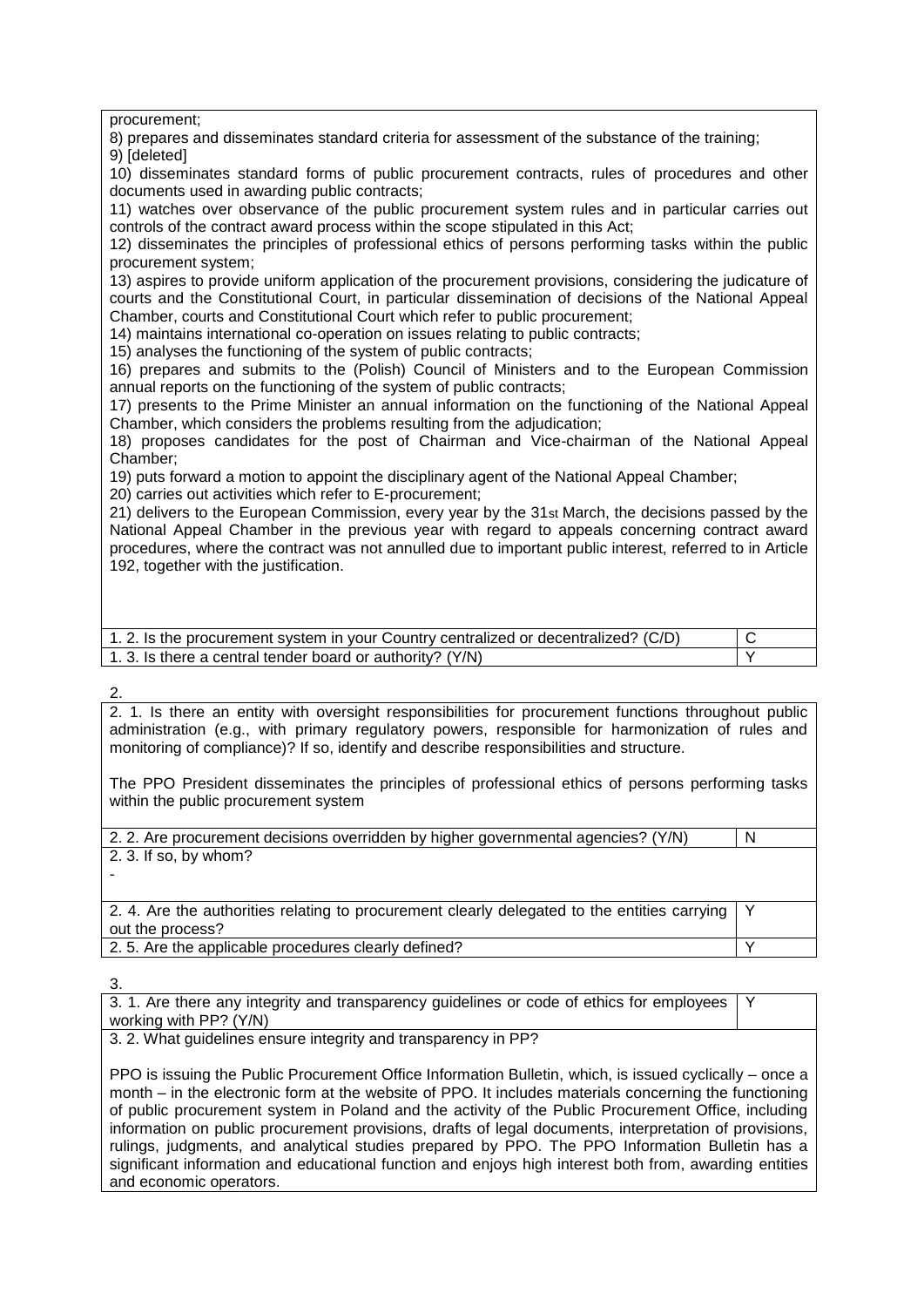In December 2010, publication entitled Guidelines regarding interpretation of prerequisites for conduct of a public contract award procedure by negotiated procedure with publication, competitive dialogue, negotiated procedure without publication, single-source procurement and request for quotation was issued. The publication was adopted on November 18th, 2010 by the Committee of the Council of Ministers. The goal of the issuance of the guidelines is to introduce into the judicature and decisions of domestic authorities (courts, Public Procurement Office, National Appeal Chamber) and EU authorities (ECJ) and to help interpret the provisions of the act and avoid negative effects of decisions made in breach of the law.

All publications issued by PPO were distributed in print inter alia among the government administration authorities, local governments, control authorities, organisations of entrepreneurs, health care entities, courts, uniformed services, schools of higher education, libraries and other entities participating in the public procurement market. Moreover, the electronic versions of publications were made available for all interested parties at the website of PPO (www.uzp.gov.pl).

# 4.

4. What institutions have the power of supervision and control in the PP system? Name the key authorities, describe their rights and duties. Distinguish between internal management control and external audit.

Art. 161 PPL provides that The PPO President shall control the award of contracts. The objective of controls is to prove the conformity of contract award procedures with the Act. The PPO President shall commence an ad hoc control ex officio or on request in case of justified presumption, that in course of the contract award procedure a breach of the provisions of the Act appeared, which might have influened the result.

The PPO President shall conduct control of the awarded contracts cofinanced by the EU funds prior to the conclusion of contract (ex-ante control), if the value of contract or framework agreement for: 1) works - is equal to or exceeds the PLN equivalent of EUR 20 000 000;

2) supplies or services - is equal to or exceeds the PLN equivalent of EUR 10 000 000.

Awarding entities are also controlled by regional audit chambers, tax audit agencies and The Central Anticorruption Bureau which is a special service that combats corruption in public and private sector, especially in the State and self-government institutions, as well as fights against any activity which may endanger the State's economic interests.

Contracts cofinanced by the EU funds are also controlled by special departments in agencies responsible fo reimbursement of this funds.

# 5.

5. Describe how review and remedy is regulated in Public Procurement. Name the key authorites.

Economic operators, providing that they have or had an interest in the contract and suffered or may suffer damage arising from violation of the provisions of PPL, are eligible to legal protection remedies.

An appeal to National Appeal Chamber is admissible against actions incompliant wit the Act, performed by the awarding entity in the course of contract award procedure or against failure to act which the awarding entity is bound to perform under this Act (art. 180 PPL).

Before 2009 economic operators were entitled to lodge a protest (special appeal institution which was resolve by awarding entities), but finally this institution was eliminated from PPL and replaced by procedure of "Informing the awarding entity". Art. 181 PPL provides that "The economic operator or the participant of design contest may, within the time limit for lodging an appeal, inform the awarding entity of the action taken by the awarding entity incompliant with the Act or against failure to act which the awarding entity is bound to perform under this Act against the provisions of the Act or failure to act which the awarding entity was obligated to take under the Act, both subject of appeal under Article 180 paragraph".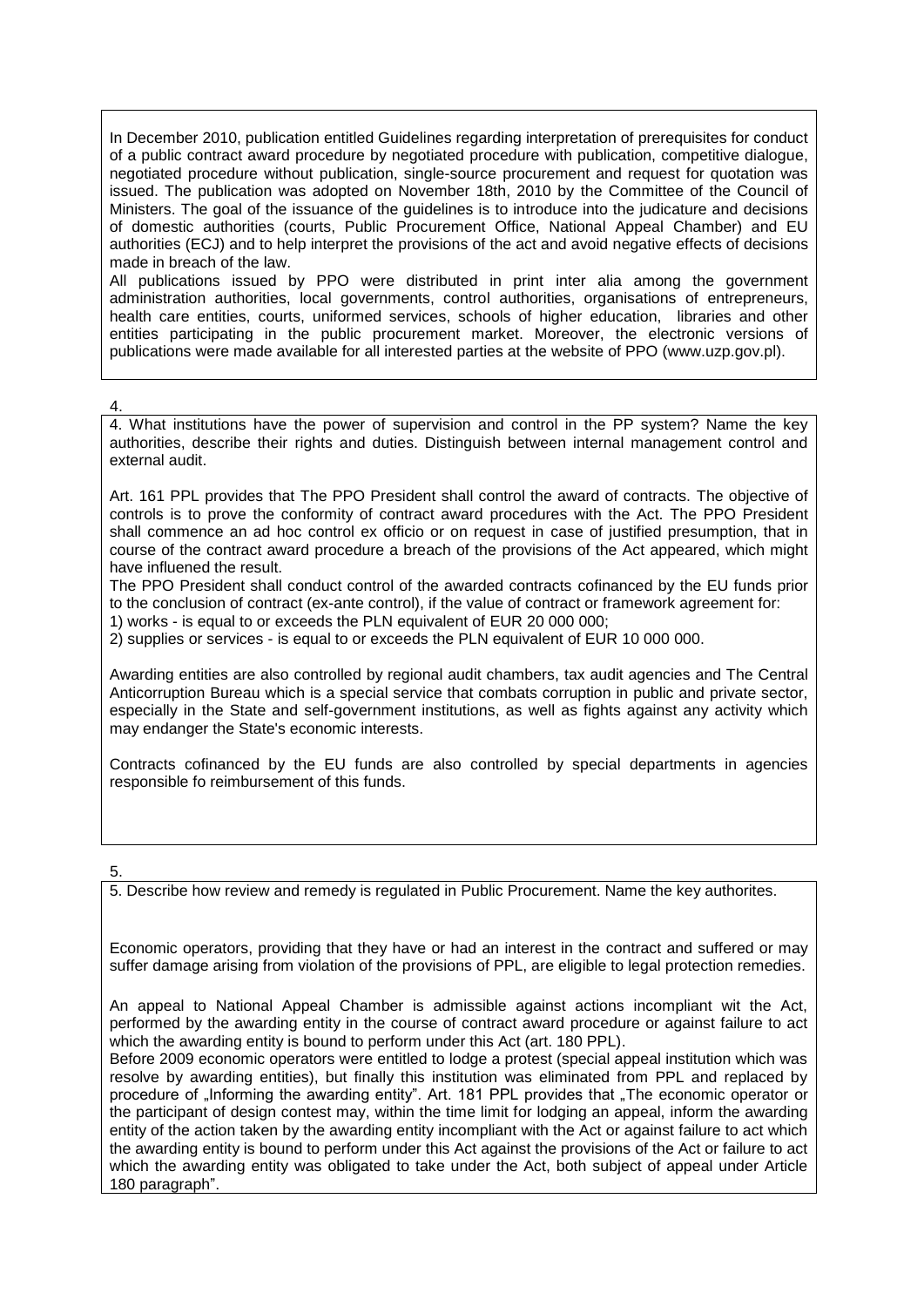The parties and participants of the appeal procedure may complain to the court against the Chamber's ruling. The complain should be lodged with the district court competent for the seat or place of residence of the awarding entity.

6.

6. Is there a national Public Procurement strategy? If so, describe its main objectives, targets and indicators. If it is publicly available, please add online reference.

On June 14th, 2010 the Council of Ministers adopted the National Action Plan on sustainable public procurement for the period 2010-2012 developed by the Public Procurement Office. Due to conclusion of implementation of initiatives under the National Action Plan on green public procurement for the period 2007-2009, PPO developed a new 3-year planning document, the goal of which is to maintain the popularization of green public procurement in Poland. The document contains an analysis of EU and domestic legal regulations, regarding directly the matter of green public procurement and indirectly related thereto. It also contains information regarding the activities carried out to date and results of surveys carried out at the beginning and end of the plan implementation. Following the EU initiatives and in connection with the introduction in the Act - Public Procurement Law of provisions enabling a wider consideration of social issues in public contracts, the document additionally contains a schedule of actions in this respect.

The National Action Plan on sustainable public procurement for the period 2010-2012 is available at the website of PPO: http://www.uzp.gov.pl/cmsws/page/?F;291.

7.

| 7.1. Can public procurement be outsourced?                                           |  |
|--------------------------------------------------------------------------------------|--|
| 7.2. Do procurement agents or consultant / law firms take part in tendering?         |  |
| 7.3. If so, under what circumstances? How are they selected?                         |  |
| If they are no employed on the basis of labour law, they have to be chosen with PPL. |  |

7. 4. Describe the normal basis for compensation and contract duration.

Compensation is usually determined at the contract, which is in most cases performed for 1 year.

8.

8. 1. How are employees in PP institutions recruited? (Are vacancies publicly announced? What are the HR requirements – e. g. professional certificate, experience)

Information about vacancy are usually published on institution's website. Usually law degree or an engineering degree is required.

8. 2. How are PP employees trained? Are there regular training programs for entry- and higher level staff?

It depends on each institution. There are no special trainings for entry – usually employees start to deal with real procedures. There are many training companies and post-graduate studies for people interested in PP matters, but the problem is that the trainings are not obligatory and improvement of knowledge depends on the approach of management of awarding entities. The situation is gradually improving, also because of subsiding trainings from UE funds.

On November 8th, 2010 the Public Procurement Office joined the project entitled *New approach to public procurement – training and advisory*, which has been implemented by the Polish Agency for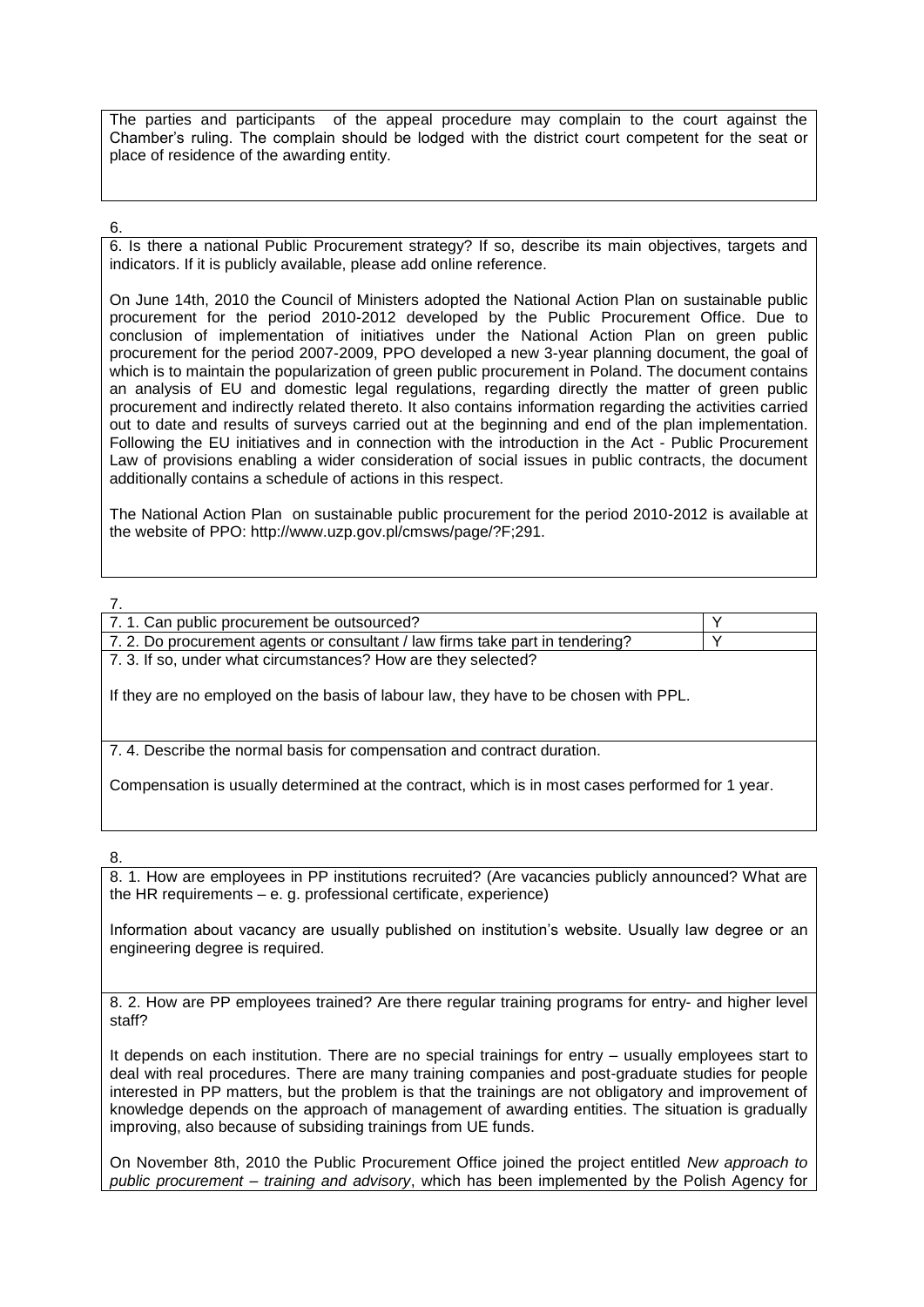Enterprise Development since 2009.The project assumptions are based on the recommendations contained in the government's document adopted in 2008 entitled "New approach to public procurement – public procurement versus small and medium enterprises, innovations and sustainable development".

The activities provided for in the project are aimed at a change of approach of the public administration and entrepreneurs to application and conduct of public contract award procedures.

III. Practice and performance

The third part focusing on practical issues shows how Public Procurement systems operate in reality, how transparency and integrity are guaranteed, what deficiencies there are among them. This part plays a key role in analyzing whether and how Freedom of Information prevails in the PP system.

1.

| 1.1. What are the main performance indicators of the PP sector - for the year 2010? (Or latest<br>available statistics Indicate the year: ) |           |                         |         |                            |  |  |  |
|---------------------------------------------------------------------------------------------------------------------------------------------|-----------|-------------------------|---------|----------------------------|--|--|--|
| % of GDP<br>11,8 %                                                                                                                          |           |                         |         |                            |  |  |  |
| nominal value in PPP                                                                                                                        |           |                         |         |                            |  |  |  |
|                                                                                                                                             |           |                         |         | 167 billions<br><b>PLN</b> |  |  |  |
| 1. 2. Please indicate the share of methods (% in volumes and cases) [Insert extra rows if needed]                                           |           |                         |         |                            |  |  |  |
| methods (cf. open, restricted<br>$etc.$ )                                                                                                   | in volume |                         | case    |                            |  |  |  |
|                                                                                                                                             | In $%$    | Nominal value<br>in PPP | $\%$    | <b>TOTAL</b>               |  |  |  |
| open tendering                                                                                                                              | 60,37 %   | no data                 | 77,94 % | no data                    |  |  |  |
| restricted tendering                                                                                                                        | 15,44 %   | no data                 | 0,69%   | no data                    |  |  |  |
| negotiated<br>procedure<br>with<br>publication,                                                                                             | 3,06%     | no data                 | 0,13%   | no data                    |  |  |  |
| competitive dialoque                                                                                                                        | 0,09%     | no data                 | 0,03%   | no data                    |  |  |  |
| negotiated<br>procedure without<br>publication                                                                                              | 12,27 %   | no data                 | 0,29%   | no data                    |  |  |  |
| single - source procurement<br>procedure,                                                                                                   | 8,33 %    | no data                 | 17,20 % | no data                    |  |  |  |
| for<br>quotations<br>request<br>procedure                                                                                                   | 0,39 %    | no data                 | 3,55 %  | no data                    |  |  |  |
| electronic bidding procedure                                                                                                                | 0,05      | no data                 | 0,17%   | no data                    |  |  |  |
| <b>TOTAL</b>                                                                                                                                | 100       | no data                 | 100     | no data                    |  |  |  |
| 1. 3. Please indicate the share of PP types (works, goods, and services - % in volumes and cases)                                           |           |                         |         |                            |  |  |  |
| type (cf. goods, services, etc.)                                                                                                            | in volume |                         | case    |                            |  |  |  |
|                                                                                                                                             | In $%$    | Nominal value<br>in PPP | In $%$  | <b>TOTAL</b>               |  |  |  |
| goods                                                                                                                                       | 20 %      | no data                 | 36 %    | no data                    |  |  |  |
| services                                                                                                                                    | 36 %      | no data                 | 36 %    | no data                    |  |  |  |
| works                                                                                                                                       | 43 %      | no data                 | 28 %    | no data                    |  |  |  |
| <b>TOTAL</b>                                                                                                                                | 100       | no data                 | 100     | no data                    |  |  |  |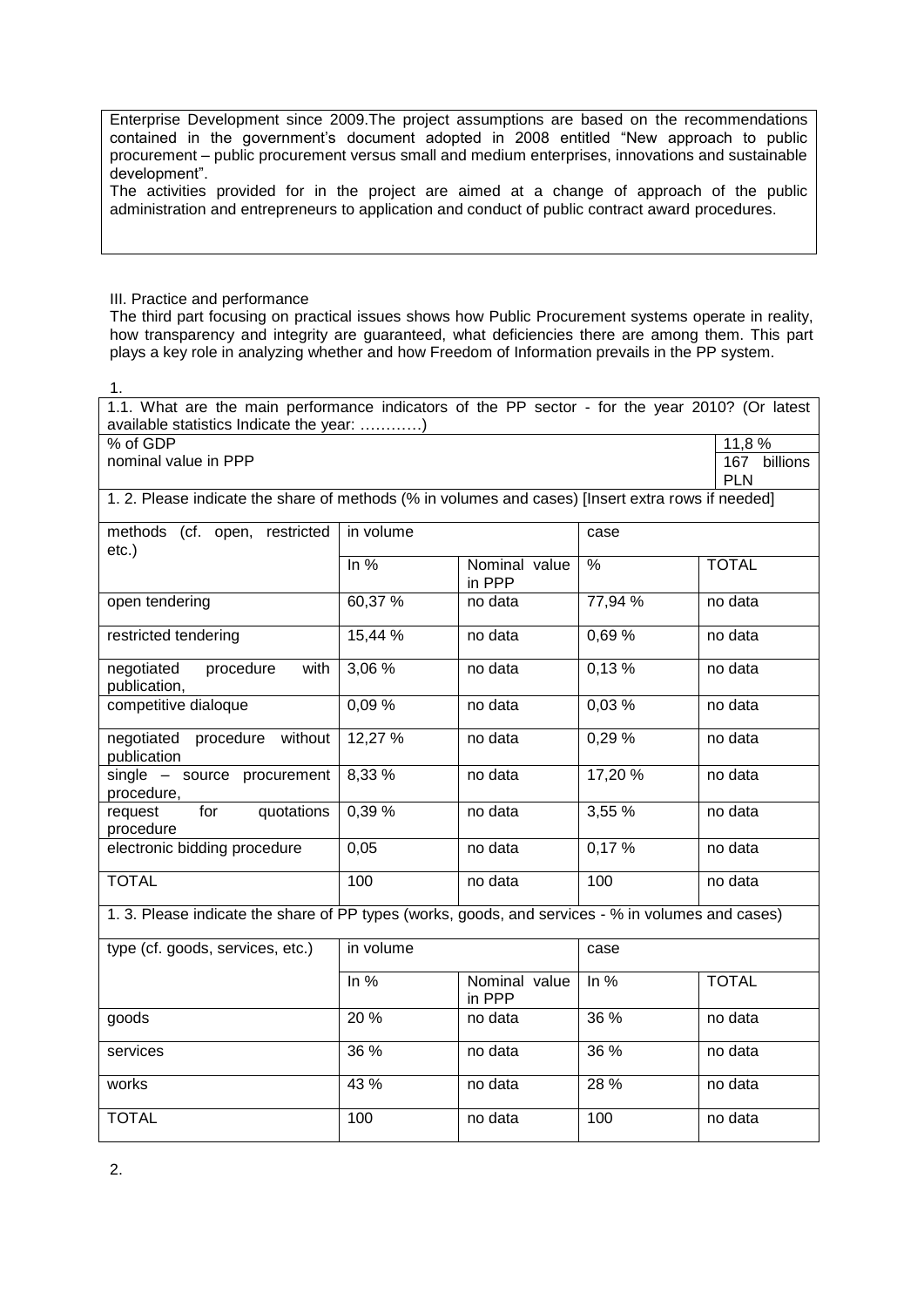| 2. 1. Are summaries of information about public procurement published? (Y/N)                                                                                                                                                                                                                                                                      |                         | Y                                                                                             |
|---------------------------------------------------------------------------------------------------------------------------------------------------------------------------------------------------------------------------------------------------------------------------------------------------------------------------------------------------|-------------------------|-----------------------------------------------------------------------------------------------|
| 2. 2. Is there any comprehensive database on PP? (Y/N)                                                                                                                                                                                                                                                                                            |                         | $\overline{\mathsf{Y}}$                                                                       |
| 2. 3. What kind of data is available? Specify the format.                                                                                                                                                                                                                                                                                         | Y/N                     | format                                                                                        |
| 2.3.1. number of recieved bids                                                                                                                                                                                                                                                                                                                    | $\overline{\mathsf{Y}}$ | website and in<br>publicly<br>а<br>accessible<br>location<br>in.<br>awarding<br>entity's seat |
| 2.3.2. number of contracts awarded                                                                                                                                                                                                                                                                                                                | Y                       | website and in<br>publicly<br>а<br>accessible<br>location<br>in.<br>awarding<br>entity's seat |
| 2.3.3. names of successful bidders / loosing bidders                                                                                                                                                                                                                                                                                              | Y                       | website and in<br>publicly<br>а<br>accessible<br>location<br>in.<br>awarding<br>entity's seat |
| 2. 3. 4. public advertisments                                                                                                                                                                                                                                                                                                                     | Y                       | website and in<br>publicly<br>a<br>accessible<br>location<br>in.<br>awarding<br>entity's seat |
| 2. 3. 5. prequalification documents (if used)                                                                                                                                                                                                                                                                                                     | N                       |                                                                                               |
| 2. 3. 6. the prequalification evaluation report documenting any decisions<br>not to prequalify certain potential bidders                                                                                                                                                                                                                          | $\overline{N}$          |                                                                                               |
| 2. 3. 7. the bidding documents                                                                                                                                                                                                                                                                                                                    | $\mathsf{N}$            | $\blacksquare$                                                                                |
| 2. 3. 8. record of any pre-bid meetings                                                                                                                                                                                                                                                                                                           | $\overline{\mathsf{N}}$ | $\blacksquare$                                                                                |
| 2. 3. 9. the bid opening minutes                                                                                                                                                                                                                                                                                                                  | N                       | ä,                                                                                            |
| 2. 3. 10. final bid evaluation report                                                                                                                                                                                                                                                                                                             | N                       | $\overline{a}$                                                                                |
| 2. 3. 11. detailed record of the reasons used to accept or reject each<br>bid                                                                                                                                                                                                                                                                     | $\overline{N}$          |                                                                                               |
| 2. 3. 12. copies of bids                                                                                                                                                                                                                                                                                                                          | $\mathsf{N}$            |                                                                                               |
| 2. 3. 13. appeals against procedures or award recommendations                                                                                                                                                                                                                                                                                     | $\overline{Y}$          | website and in<br>publicly<br>а<br>accessible<br>location<br>in.<br>awarding<br>entity's seat |
| 2. 3. 14. signed copy of the final contract                                                                                                                                                                                                                                                                                                       | N                       | $\overline{a}$                                                                                |
| 2. 3. 15. any performance and advance payment securities issued                                                                                                                                                                                                                                                                                   | $\mathsf{N}$            | $\overline{\phantom{0}}$                                                                      |
| 2.3.16. any changes in the final contract                                                                                                                                                                                                                                                                                                         | $\mathsf{N}$            |                                                                                               |
| 2. 3. 17. documents on contract performance/completion                                                                                                                                                                                                                                                                                            | $\mathsf{N}$            | $\blacksquare$                                                                                |
| 2. 4. Is a timeline follow up of a tender possible? (Does a tender have a specific ID<br>from the beginnnig to the end?) (Y/N)                                                                                                                                                                                                                    |                         | Y                                                                                             |
| 2. 5. Describe the access rules. Identicate if there are legal restrictions on the public availabilty of<br>these data. Are data easily available to the general public?                                                                                                                                                                          |                         |                                                                                               |
| Art. 96 PPL provides that In the course of the conduct of an award procedure the awarding entity<br>shall prepare a written record of the contract award procedure, hereinafter referred to as the "record",<br>which shall include at least:<br>1) description of the object of the contract;<br>2) information on the contract award procedure; |                         |                                                                                               |

3) information on economic operators;

4) price and other essential elements of the tender;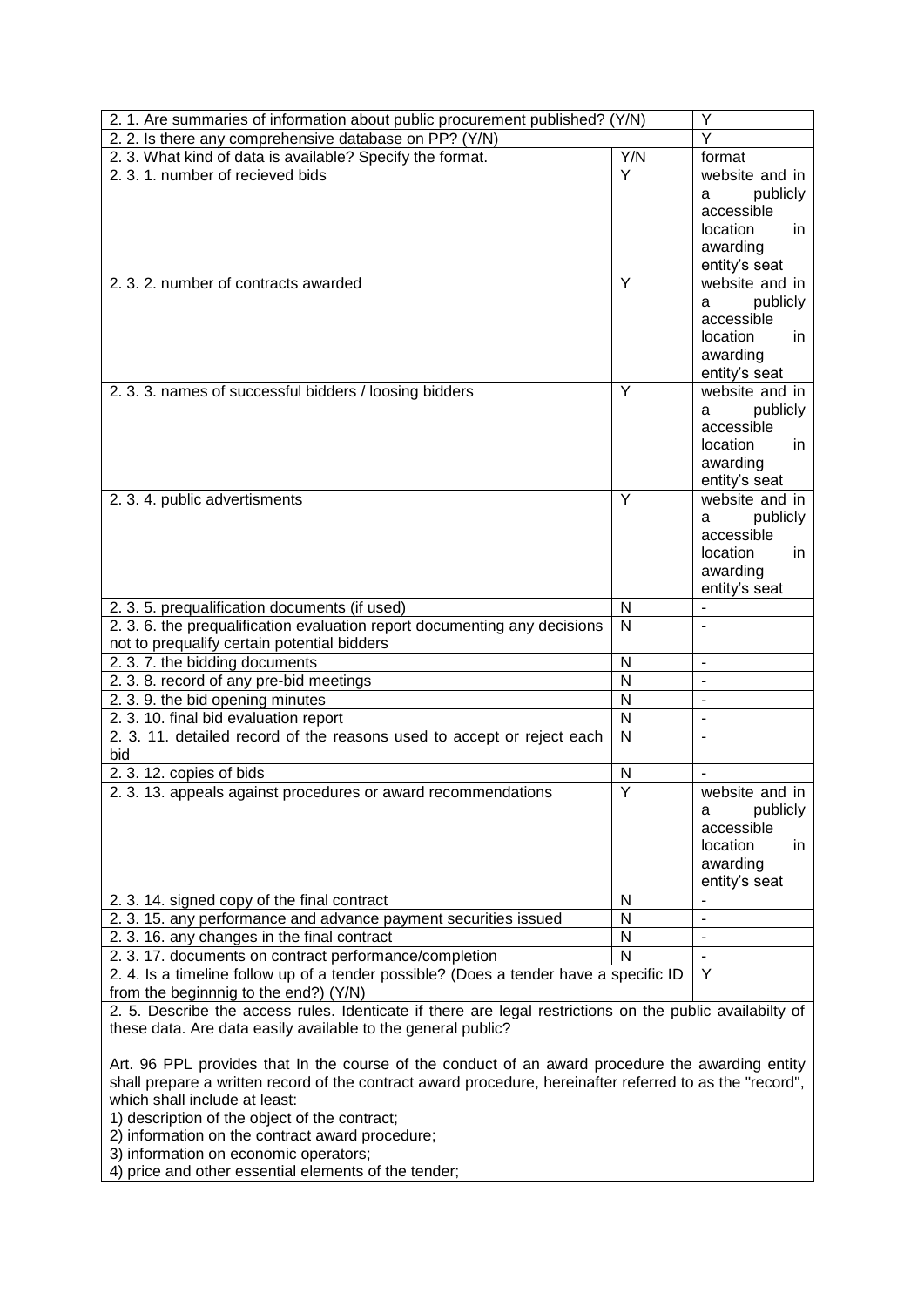5) indication of the selected tender or tenders.

The record together with annexes attached thereto shall be open to the public. The annexes to the record shall be made available after the best tender is selected or after the procedure is cancelled, however, tenders shall be made available from the moment of their opening, initial tenders shall be made available from the day of invitation to submit tenders, and requests to participate in the procedure shall be made available from the day of notification of the results of assessment of fulfilment of the conditions for participation in the procedure.

Regulation of the Prime Minister of 26 October 2010 on the report on contract award Procedure provides that Apart from the information, referred to in Article 96 (1) of the Act of 29 January 2004 – Public Procurement Law, hereinafter referred to as the "Act", the report shall include, depending on the type of procurement procedure, the information referring to:

1. the awarding entity;

2. object of public contract, hereinafter referred to as the "contract";

3. indication of the value of contract, value of the framework agreement or value of the dynamic purchasing system, value of contract divided into lots, value of supplementary contracts as well as the date and manner of their estimation;

4. reasons for application by the awarding entity of other, than the open and restricted tendering, type of procurement procedure;

5. persons performing the activities in the contract award procedure and of persons involved in preparation of the procedure;

6. notices and their modification;

7. economic operators invited to contract award procedure, negotiations, submission of tenders, initial or indicative tenders;

8. announcement to President of the PPO on the commencement of procedure under single source procurement or negotiated procedure without publication;

9. economic operators that submitted requests to participate in the award procedure, submitted tenders, initial or indicative tenders;

10. economic operators admitted to the dynamic purchasing system;

- 11. place and date for submission of tenders;
- 12. opening of tenders;
- 13. the amount, the awarding entity plans to allot to finance the contract or part thereof;
- 14. comparison of tenders;
- 15. evaluation of fulfillment of conditions for participation in the procedure;
- 16. economic operators excluded from the procedure;
- 17. tenders, which were rejected;
- 18. application of electronic auction;
- 19. selection of the best tender;
- 20. approval of the outcome of award procedure;
- 21. notification of selection or annulment of procedure along with reasons for the annulment;
- 22. legal protection measures;
- 23. award of public contract;
- 24. annexes to the report;
- 25. comments to the report.

The awarding entity shall make the report or the annexes thereto available at request.

Making the report or the annexes available may have the form of inspection, dispatch of the copy by post, fax or by electronic means, according to applicant's choice as specified in the request.

Without the consent of awarding entity, the applicant shall not make a copy or recordings by means of devices or technical means used to record the image of the submitted tenders or requests to participate in the contract award procedure during the inspection of report or annexes conducted in a place determined by the awarding entity.

If the dispatch of copy of report or the annexes according to the applicant's choice is significantly hindered, in particular due to the number of documents requested to be dispatched, the awarding entity shall notify it to the applicant and shall indicate the way, the documents may be made available.

The awarding entity shall forthwith make the report or the annexes thereto available to the applicant. In exceptional cases, in particular in order to provide efficient workflow in reference to examination and evaluation of tenders, the awarding entity shall make the tenders or the requests to participate in a procedure available for inspection or shall dispatch their copies within the time limit fixed by the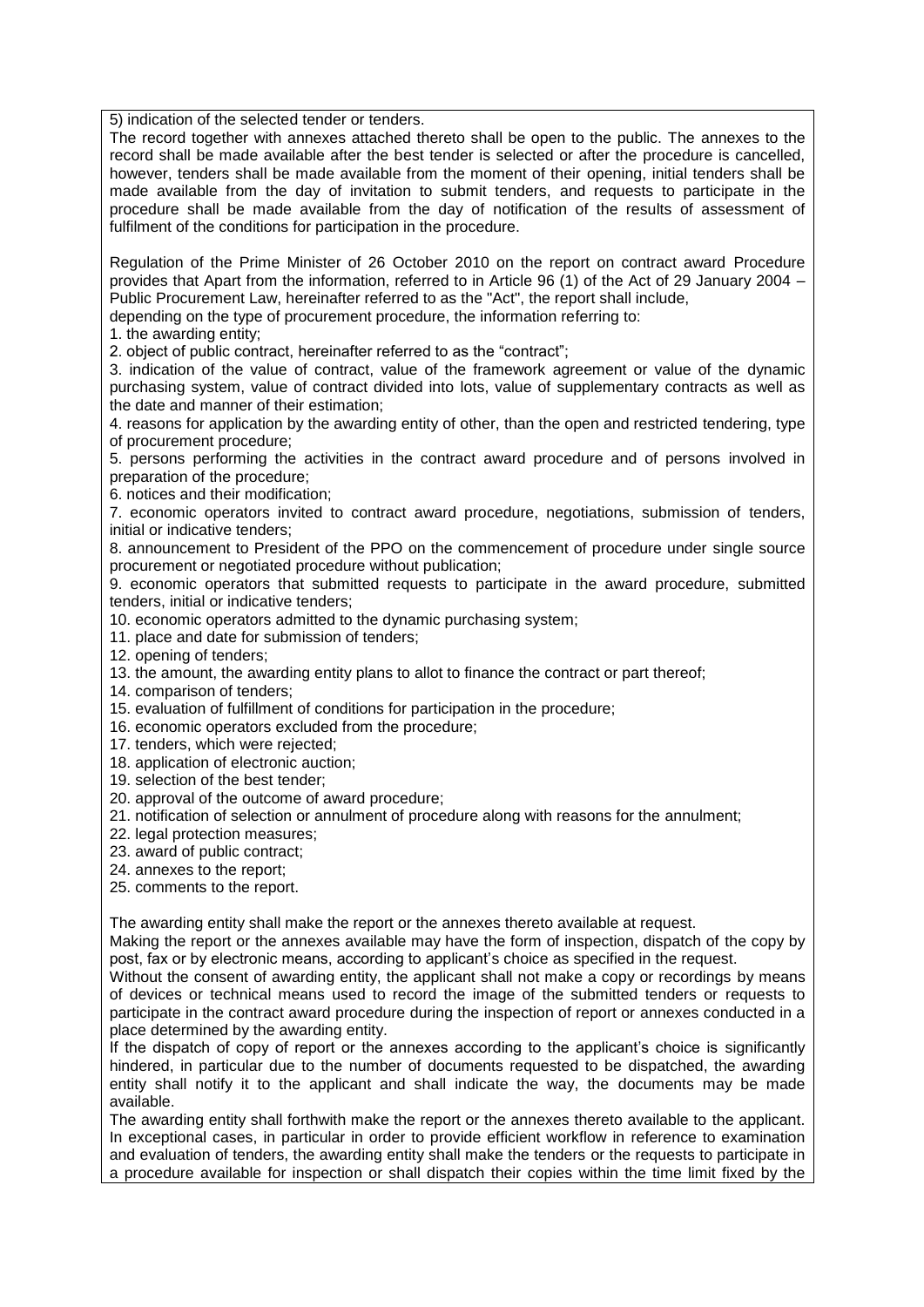awarding entity, however not later than the day when the information on selection of the best (most advantageous) tender or on the cancellation of the procedure is dispatched.

By the virtue of Law on access to public information dated 6.09.2001 also all the information concerning public procurement procedures are accessible to the public.

There are no problems with access to files concerning procurement procedures. Very important is the fact that access is open even for entities which did not take part in contract award procedure. In consequence everyone interested is entitle to get an appriopriate information. Although in some cases there are problems with getting an information via awarding entities website, which for ordinary people are the main source of knowledge.

2. 6. Describe forms of publication (printed, electronic), scope and frequency. Does the country have a national gazette (or other similar publication) published in a timely fashion?

The awarding entity commences an award procedure by placing the contract notice in a place accessible to the public in its seat and on its website. Notices shall be placed in the Public Procurement Bulletin available on the portal of Public Procurement Office, shall be published in the Official Journal of the European Union if they are dispatched to the Publications Office of the European Union.

The scope of contract notice depends on tender time. In example, in open tendering it contains at least:

1) name (company name) and address of the awarding entity;

2) type of the contract award procedure;

3) the website address where the specification of essential terms of contract is posted;

4) definition of the object of contract and of the volume or scope of the contract,

stating whether it is possible to submit tenders for lots;

5) information concerning the possibility of submitting variants;

6) contract execution date;

7) conditions for participation in the procedure and description of the method used for the evaluation

of the fulfillment of those conditions;

8) information concerning the deposit;

9) criteria for evaluation of tenders and their significance:

10) place and time limit for submission of tenders;

11) time limit during which a economic operator must maintain his tender;

12) information on the intention to conclude a framework agreement;

13) information on the intention to establish a dynamic purchasing system including the website address where additional information concerning the dynamic purchasing system shall be posted;

14) information on the envisaged selection of the best tender with the use of electronic auction including the address of the website where the electronic auction shall be held.

15) information on supplementary contracts, referred to in Article 67 paragraph 1 item 6 and 7 or Article 134 paragraph 6 item 3 and 4, if the awarding entity envisages the award of such contracts.

The awarding entity may place the contract notice also in a different manner, in particular in a national daily or periodical. There is no special gazette for that purpose.

2. 6. Is there a public website available with comprehensive real time data? If so, please insert reference link.

http://bzp0.portal.uzp.gov.pl/

2. 7. Who handles public procurement data? Name the authority.

The President of Public Procurement Office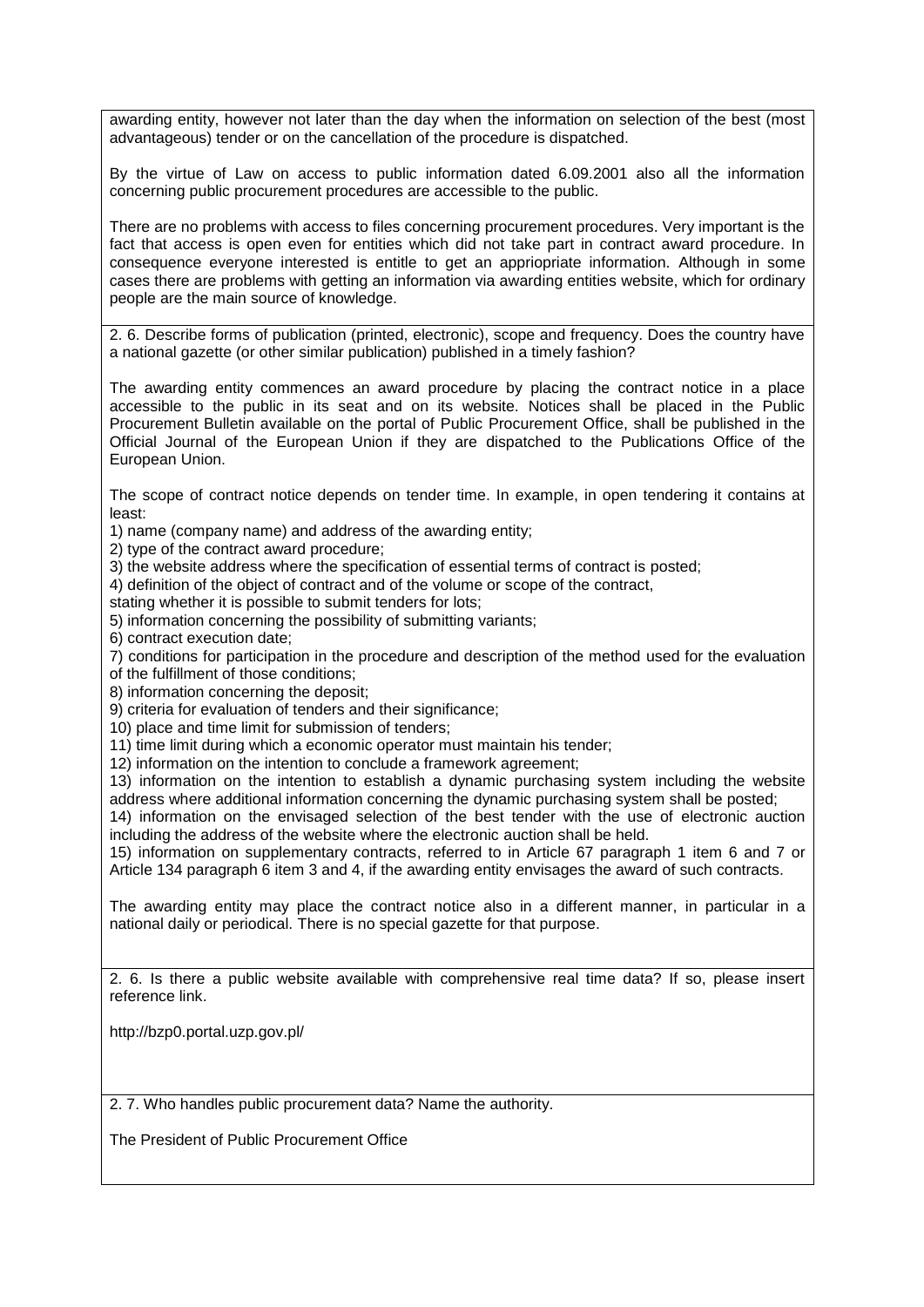3. 3. 1. Do procuring entities have internal quality and control mechanisms? (Y/N) N 3. 2. Are they regularly audited? If so, describe scope, frequency, who carries them out, etc. Art. 161 PPL provides that The PPO President shall control the award of contracts. The objective of controls is to prove the conformity of contract award procedures with the Act. The PPO President shall commence an ad hoc control ex officio or on request in case of justified presumption, that in course of the contract award procedure a breach of the provisions of the Act appeared, which might have influened the result. The PPO President shall conduct control of the awarded contracts cofinanced by the EU funds prior to the conclusion of contract (ex-ante control), if the value of contract or framework agreement for: 1) works - is equal to or exceeds the PLN equivalent of EUR 20 000 000; 2) supplies or services - is equal to or exceeds the PLN equivalent of EUR 10 000 000. Awarding entities are also controlled by regional audit chambers, tax audit agencies and The Central Anticorruption Bureau which is a special service that combats corruption in public and private sector, especially in the State and self-government institutions, as well as fights against any activity which may endanger the State's economic interests. Contracts cofinanced by the EU funds are also controlled by special departments in agencies responsible fo reimbursement of this funds. 3. 3. Is procurement monitoring and administration computerized? (Y/N) 3. 4. How adequately do procurement entities track the key steps in the procurement process and collect appropriate project-related cost and schedule information? Awarding entities usually prepare 1-year schedule at the beginning of the year and spend the money due to this schedule. 3. 5. Do procurement units regularly update their informations on prices for goods and works? (Y/N) Y 3. 6. For small contracts or purchase orders for goods procured using shopping procedures, is a database maintained showing the current market price for commonly needed items? (Y/N) N 3. 7. Are completion of contracts adequately monitored? (Y/N) 3. 8. How frequently are contracts not completed on schedule? What is the major cause for slippage? Which sectors and which particular kinds of contracts are effected? Specify. It is hard to assess the amount of contracts.The most effected sector is construction industry and works contracts. Delays occur mostly as a result of force majeure, meaning a fortuitous event which could not have been foreseen and was caused by the forces of nature (especially flooding or the other bad weather conditions). In case of delays there are special provisions in contracts envisage contractual penalties for economic operators 3. 9. How frequently are contracts not completed within the originally approved contract price? How frequently are clauses of the contract (quality/quantity of goods, services, work) modified? What is the major cause for modification? Which sectors and which particular kinds of contracts are affected? Specify.

It is hard to assess the amount of contracts, but It is quite rare situation. As a rule a lump-sum remuneration can not be changed during performance of the contract.

There are special rules concerning modifications of contracts. Art. 144 PPL provides that Any significant modification of provisions of the concluded contract with reference to the content of the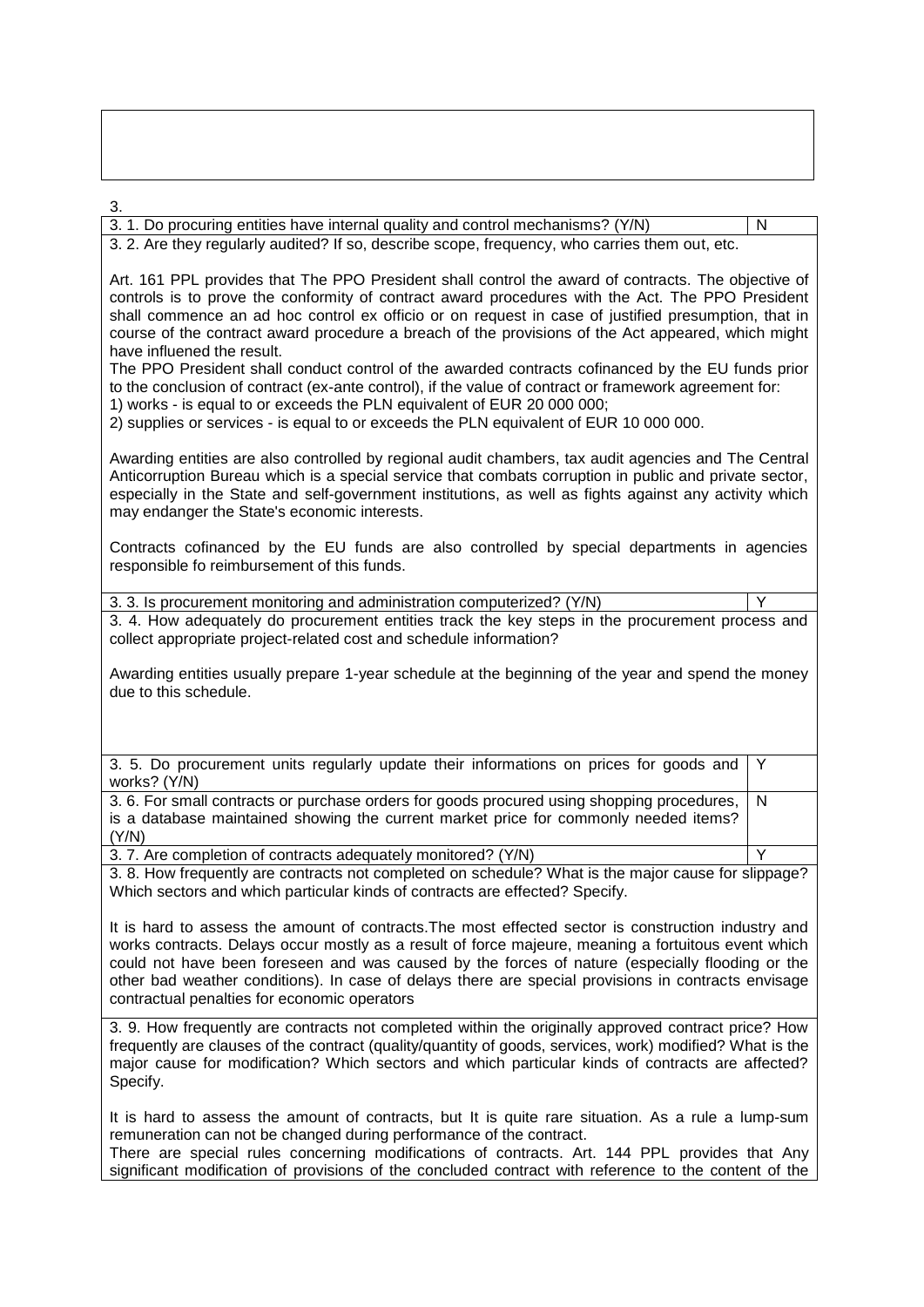tender, which was the basis for the choice of the economic operator, is prohibited, unless the awarding entity envisaged the possibility of conducting such a modification in the contract notice or specification of essential terms of contract and determined the terms of such modification. The modification of the procurement contract done in breach of paragraph 1 above shall be null and void. Modifications may be for ewample a result of change of VAT rate. The most effected sector is construction industry and works contracts

4.

4. 1. Describe briefly the selection and contract awarding procedures. (per tender type). Take the checklist questions as a guideline

| Open tendering                                                                                       |                |
|------------------------------------------------------------------------------------------------------|----------------|
| 4. 2. Are qualification criteria appropriate and clearly described? (Y/N)                            | Υ              |
| 4. 3. Do Instructions to Bidders (ITBs) contain all information necessary to prepare                 | $\overline{Y}$ |
| responsive bids and clearly understand evaluation criteria and their method of                       |                |
| application? (Y/N)                                                                                   |                |
| 4. 4. Are time limits for the receipt of tenders fairly prescribed and sufficent for the             | $\overline{Y}$ |
| preparation of bids? (Y/N)                                                                           |                |
| 4.5. Are bidders afforded sufficient time to revise their bids following a modification of the       | Y              |
| documents? (Y/N)                                                                                     |                |
| 4. 6. Are qualification requirements for bidders, if any, fair and appropriate for the purpose       |                |
| of the contract? (Y/N)                                                                               |                |
| 4.7. Is prequalification carried out when appropriate? (Y/N)                                         | N              |
| Restricted tendering                                                                                 |                |
|                                                                                                      |                |
|                                                                                                      |                |
| 4. 2. Are qualification criteria appropriate and clearly described? (Y/N)                            | Υ              |
|                                                                                                      |                |
|                                                                                                      |                |
|                                                                                                      |                |
| 4. 3. Do Instructions to Bidders (ITBs) contain all information necessary to prepare responsive bids |                |
| and clearly understand evaluation criteria and their method of application? (Y/N)                    | Y              |
|                                                                                                      |                |
|                                                                                                      |                |
|                                                                                                      |                |
|                                                                                                      |                |
|                                                                                                      |                |
|                                                                                                      |                |
|                                                                                                      |                |
|                                                                                                      |                |
| 4. 4. Are time limits for the receipt of tenders fairly prescribed and sufficent for the             | Y              |
| preparation of bids? (Y/N)                                                                           |                |
| 4.5. Are bidders afforded sufficient time to revise their bids following a modification of the       | Y              |
| documents? (Y/N)                                                                                     |                |
| 4. 6. Are qualification requirements for bidders, if any, fair and appropriate for the purpose       |                |
| of the contract? (Y/N)                                                                               |                |
| 4.7. Is prequalification carried out when appropriate? (Y/N)                                         | Y              |
| negotiated procedure with publication                                                                |                |
| 4. 2. Are qualification criteria appropriate and clearly described? (Y/N)                            | Y              |
| 4. 3. Do Instructions to Bidders (ITBs) contain all information necessary to prepare                 | Y              |
| responsive bids and clearly understand evaluation criteria and their method of application?          |                |
|                                                                                                      |                |
| (Y/N)                                                                                                |                |
| 4. 4. Are time limits for the receipt of tenders fairly prescribed and sufficent for the             | Y              |
| preparation of bids? (Y/N)                                                                           |                |
| 4.5. Are bidders afforded sufficient time to revise their bids following a modification of the       | Y              |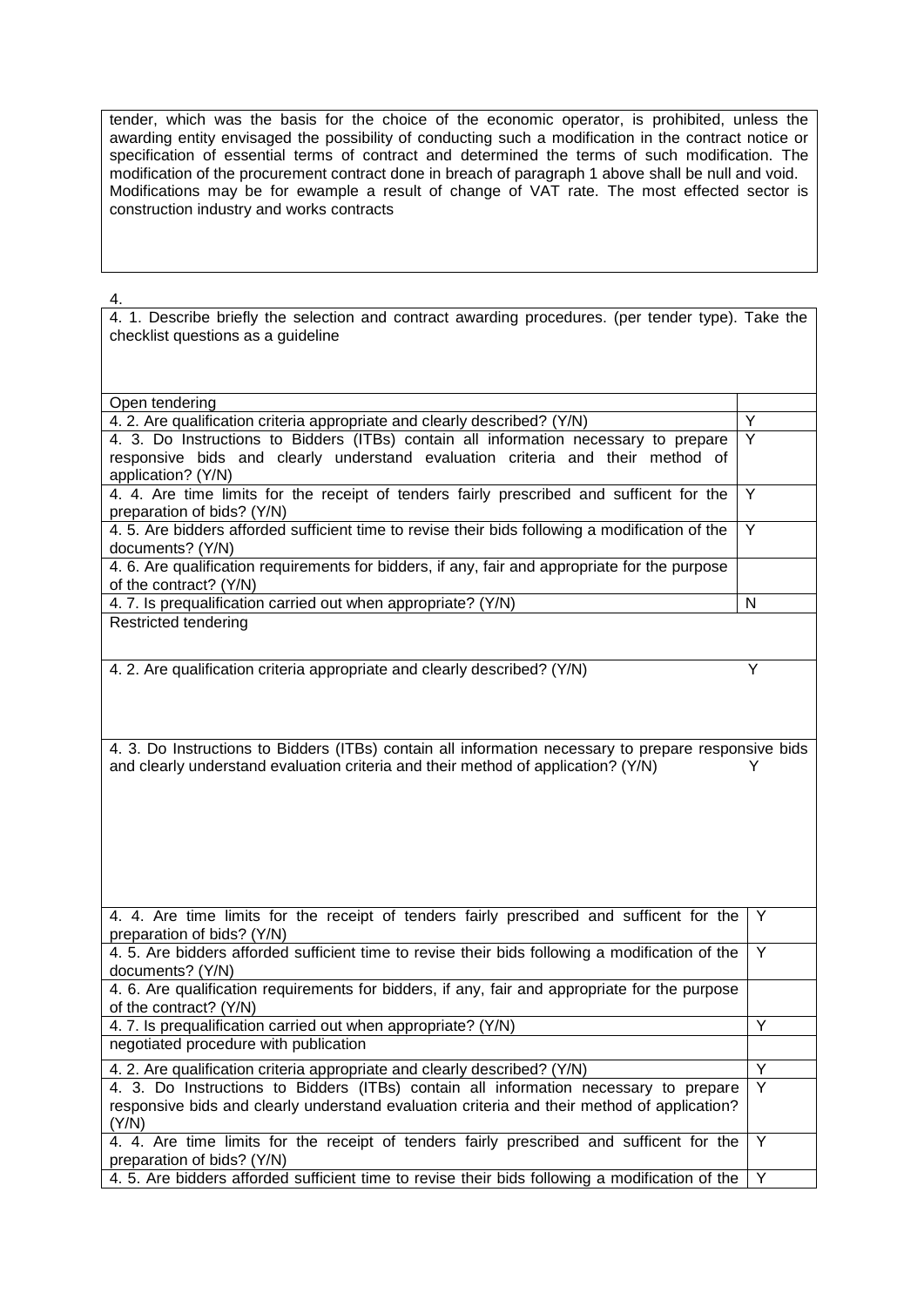| documents? (Y/N)                                                                                                                                                  |   |
|-------------------------------------------------------------------------------------------------------------------------------------------------------------------|---|
| 4. 6. Are qualification requirements for bidders, if any, fair and appropriate for the purpose                                                                    |   |
| of the contract? (Y/N)                                                                                                                                            |   |
| 4.7. Is prequalification carried out when appropriate? (Y/N)                                                                                                      | Y |
| competitive dialoque                                                                                                                                              |   |
| 4. 2. Are qualification criteria appropriate and clearly described? (Y/N)                                                                                         | Y |
| 4. 3. Do Instructions to Bidders (ITBs) contain all information necessary to prepare                                                                              | Y |
| responsive bids and clearly understand evaluation criteria and their method of application?                                                                       |   |
| (Y/N)                                                                                                                                                             |   |
| 4. 4. Are time limits for the receipt of tenders fairly prescribed and sufficent for the                                                                          | Y |
| preparation of bids? (Y/N)                                                                                                                                        |   |
| 4.5. Are bidders afforded sufficient time to revise their bids following a modification of the                                                                    | Y |
| documents? (Y/N)                                                                                                                                                  |   |
| 4. 6. Are qualification requirements for bidders, if any, fair and appropriate for the purpose                                                                    |   |
| of the contract? (Y/N)                                                                                                                                            | Y |
| 4.7. Is prequalification carried out when appropriate? (Y/N)                                                                                                      |   |
| negotiated procedure without publication                                                                                                                          | Y |
| 4. 2. Are qualification criteria appropriate and clearly described? (Y/N)<br>4. 3. Do Instructions to Bidders (ITBs) contain all information necessary to prepare | Y |
| responsive bids and clearly understand evaluation criteria and their method of application?                                                                       |   |
| (Y/N)                                                                                                                                                             |   |
| 4. 4. Are time limits for the receipt of tenders fairly prescribed and sufficent for the                                                                          | Y |
| preparation of bids? (Y/N)                                                                                                                                        |   |
| 4.5. Are bidders afforded sufficient time to revise their bids following a modification of the                                                                    | Y |
| documents? (Y/N)                                                                                                                                                  |   |
| 4. 6. Are qualification requirements for bidders, if any, fair and appropriate for the purpose                                                                    |   |
| of the contract? (Y/N)                                                                                                                                            |   |
| 4.7. Is prequalification carried out when appropriate? (Y/N)                                                                                                      | N |
| single - source procurement procedure                                                                                                                             |   |
| 4. 2. Are qualification criteria appropriate and clearly described? (Y/N)                                                                                         | Y |
| 4. 3. Do Instructions to Bidders (ITBs) contain all information necessary to prepare                                                                              | Y |
| responsive bids and clearly understand evaluation criteria and their method of application?                                                                       |   |
| (Y/N)                                                                                                                                                             |   |
| 4. 4. Are time limits for the receipt of tenders fairly prescribed and sufficent for the                                                                          | Y |
| preparation of bids? (Y/N)                                                                                                                                        |   |
| 4.5. Are bidders afforded sufficient time to revise their bids following a modification of the                                                                    | Y |
| documents? (Y/N)                                                                                                                                                  |   |
| 4. 6. Are qualification requirements for bidders, if any, fair and appropriate for the purpose                                                                    |   |
| of the contract? (Y/N)                                                                                                                                            |   |
| 4.7. Is prequalification carried out when appropriate? (Y/N)                                                                                                      | N |
| request for quotations procedure                                                                                                                                  | Y |
| 4. 2. Are qualification criteria appropriate and clearly described? (Y/N)<br>4. 3. Do Instructions to Bidders (ITBs) contain all information necessary to prepare | Y |
| responsive bids and clearly understand evaluation criteria and their method of application?                                                                       |   |
| (Y/N)                                                                                                                                                             |   |
| 4. 4. Are time limits for the receipt of tenders fairly prescribed and sufficent for the                                                                          | Y |
| preparation of bids? (Y/N)                                                                                                                                        |   |
| 4.5. Are bidders afforded sufficient time to revise their bids following a modification of the                                                                    | Y |
| documents? (Y/N)                                                                                                                                                  |   |
| 4. 6. Are qualification requirements for bidders, if any, fair and appropriate for the purpose                                                                    |   |
| of the contract? (Y/N)                                                                                                                                            |   |
| 4.7. Is prequalification carried out when appropriate? (Y/N)                                                                                                      | N |
| electronic bidding procedure                                                                                                                                      |   |
| 4. 2. Are qualification criteria appropriate and clearly described? (Y/N)                                                                                         | Y |
| 4. 3. Do Instructions to Bidders (ITBs) contain all information necessary to prepare                                                                              | Y |
| responsive bids and clearly understand evaluation criteria and their method of application?                                                                       |   |
| (Y/N)                                                                                                                                                             |   |
|                                                                                                                                                                   |   |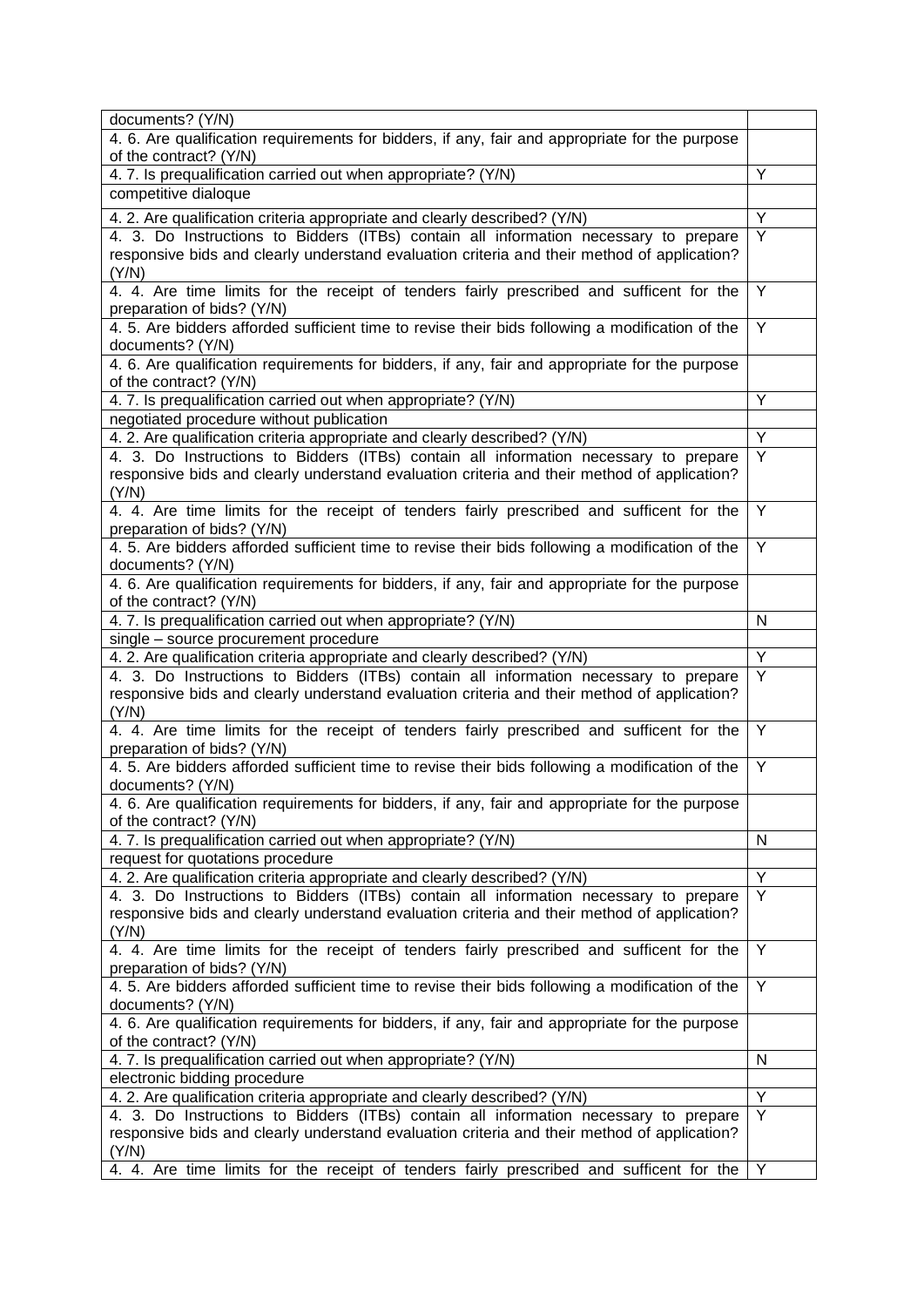| preparation of bids? (Y/N)                                                                         |  |
|----------------------------------------------------------------------------------------------------|--|
| 4.5. Are bidders afforded sufficient time to revise their bids following a modification of the   Y |  |
| documents? (Y/N)                                                                                   |  |
| 4. 6. Are qualification requirements for bidders, if any, fair and appropriate for the purpose     |  |
| of the contract? (Y/N)                                                                             |  |
| 4.7. Is prequalification carried out when appropriate? (Y/N)                                       |  |

4. 8. Specify the types of contract preqalification is used for.

Restricted tendering, negotiated procedure with publication, competitive dialoque, electronic bidding procedure

4. 9. Who carries out the evaluations? Are evaluations conducted by qualified evaluating committees? Are evaluating committees appointed ad hoc for each evaluation? Describe the composition of evalution committees.

Art. 19 PPL provides that The head of the awarding entity shall appoint a tender committee for the conduct of an award procedure, where the contract value is equal to or exceeds the amounts specified in the provisions issued under Article 11 paragraph 8. Where the contract value is less than the amounts specified in the provisions issued under Article 11 paragraph 8, the head of the awarding entity may appoint a tender committee. The provisions of this Chapter shall apply accordingly. Tender committee may be of a permanent character or be appointed for a particular procedure. Members of the tender committee shall be appointed and recalled by the head of the awarding entity. The tender committee shall be composed of at least 3 persons. The head of the awarding entity shall specify the organisation, composition, working procedure and scope of duties of members of the tender committee to ensure its efficient operation, individualisation of responsibility of its members for performed actions and transparency of its work.

4. 10. What kind of information do bid evaluation reports contain? (i.e. a clear and complete description of the evaluation process, including the reasons for rejecting any bid as non-responsive, how the stated evaluation criteria were applied, and how the successful bidder's qualifications were verified) Describe.

The report shall include: place and date for submission of tenders, opening of tenders, the amount, the awarding entity plans to allot to finance the contract or part thereof, comparison of tenders, evaluation of fulfillment of conditions for participation in the procedure, economic operators excluded from the procedure, tenders, which were rejected, application of electronic auction, selection of the best tender, approval of the outcome of award procedure.

4. 11. Are contracts required to be awarded to the lowest evaluated responsive bidder who has been determined to be qualified to perform the contract satisfactorily? (Y/N) Y 4. 12. Are additional Government approvals required before contracts can be made effective? (Y/N) N

5. Evaluate briefly the national public procurement system in your country. Identify the major problems and challenges. Is the system clear, comprehensive and consistent compared to EU framework?

In 2010 the area of public procurement ensuring nondiscriminatory access to public contracts was extended, the system became more transparent and the risk of inefficient funds spending was reduced. This is particularly important to ensure efficiency of spending the EU funds taking account of the fact that the European Commission considers unjustified lack of a contract notice publication the most severe procedural infringement. Although there are quite many situations that because of infringements of PPL fiscal penalties are imposed on awarding enities. Due to the reform of the system of legal protection measures and other amendments made to the Act, the duration was shortened in the case of award procures below the EU thresholds and in award procedures for construction work.